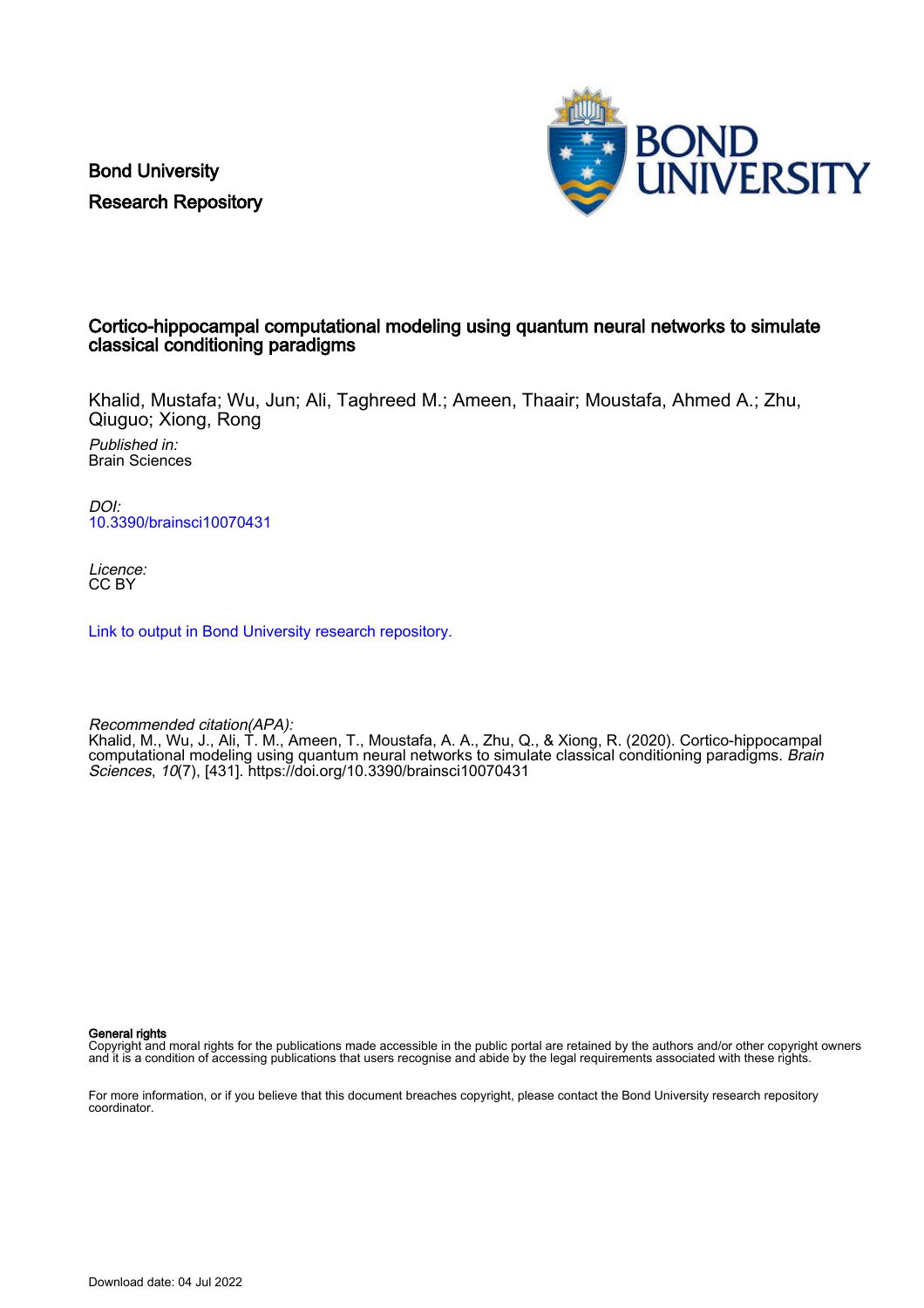

*Article*

# **Cortico-Hippocampal Computational Modeling Using Quantum Neural Networks to Simulate Classical Conditioning Paradigms**

**Mustafa Khalid 1,† [,](https://orcid.org/0000-0002-1513-9350) Jun Wu 1,2,\* ,[†](https://orcid.org/0000-0002-1388-7451) , Taghreed M. Ali <sup>3</sup> , Thaair Ameen <sup>4</sup> , Ahmed A. Moustafa 5,6 , Qiuguo Zhu <sup>1</sup> and and Rong Xiong <sup>1</sup>**

- <sup>1</sup> The State Key Laboratory of Industrial Control Technology, Institute of Cyber-Systems and Control, Zhejiang University, Hangzhou 310027, China; mustafa\_khalid@zju.edu.cn (M.K.); qgzhu@zju.edu.cn (Q.Z.); rxiong@iipc.zju.edu.cn (R.X.)
- <sup>2</sup> The Binhai Industrial Technology Research Institute of Zhejiang University, Tianjin 300301, China<br><sup>3</sup> Electrical Fracines in a Democratic Material of Back ded Pack ded 10071, Inc.
- <sup>3</sup> Electrical Engineering Department, University of Baghdad, Baghdad 10071, Iraq; taghreed.ali@coeng.uobaghdad.edu.iq
- <sup>4</sup> The Institute of Computer Science, Zhejiang University, Hangzhou 310027, China; thaearm@zju.edu.cn
- <sup>5</sup> The Marcs Institute for Brain and Behaviour and School of Psychology, Western Sydney University, Sydney 1797, Australia; ahmedhalimo@gmail.com
- $6$  The Department of Human Anatomy and Physiology, the Faculty of Health Sciences, University of Johannesburg, Johannesburg 2198, South Africa
- **\*** Correspondence: junwuapc@zju.edu.cn
- † These authors contributed equally to this work.

Received: 5 June 2020; Accepted: 3 July 2020; Published: 7 July 2020



**MDF** 

**Abstract:** Most existing cortico-hippocampal computational models use different artificial neural network topologies. These conventional approaches, which simulate various biological paradigms, can get slow training and inadequate conditioned responses for two reasons: increases in the number of conditioned stimuli and in the complexity of the simulated biological paradigms in different phases. In this paper, a cortico-hippocampal computational quantum (CHCQ) model is proposed for modeling intact and lesioned systems. The CHCQ model is the first computational model that uses the quantum neural networks for simulating the biological paradigms. The model consists of two entangled quantum neural networks: an adaptive single-layer feedforward quantum neural network and an autoencoder quantum neural network. The CHCQ model adaptively updates all the weights of its quantum neural networks using quantum instar, outstar, and Widrow–Hoff learning algorithms. Our model successfully simulated several biological processes and maintained the output-conditioned responses quickly and efficiently. Moreover, the results were consistent with prior biological studies.

**Keywords:** quantum neural network; computational modeling; classical conditioning; lesioned and intact model; cortico-hippocampal model

## **1. Introduction**

The perceptron is the first fundamental model for artificial neural networks (ANNs) proposed by Rosenblatt in 1958. Therefore, the assumption of weighted connections and neurons has been used to simulate biological brain behavior and find optimal solutions for multivariate problems [\[1\]](#page-26-0).

For decades, ANNs have been considered to be the dominant approach in tasks requiring intelligence such as object classification, natural language programming, data recommendation, and facial recognition. Topologies such as feedforward, recurrent, convolutional, classical, and deep neural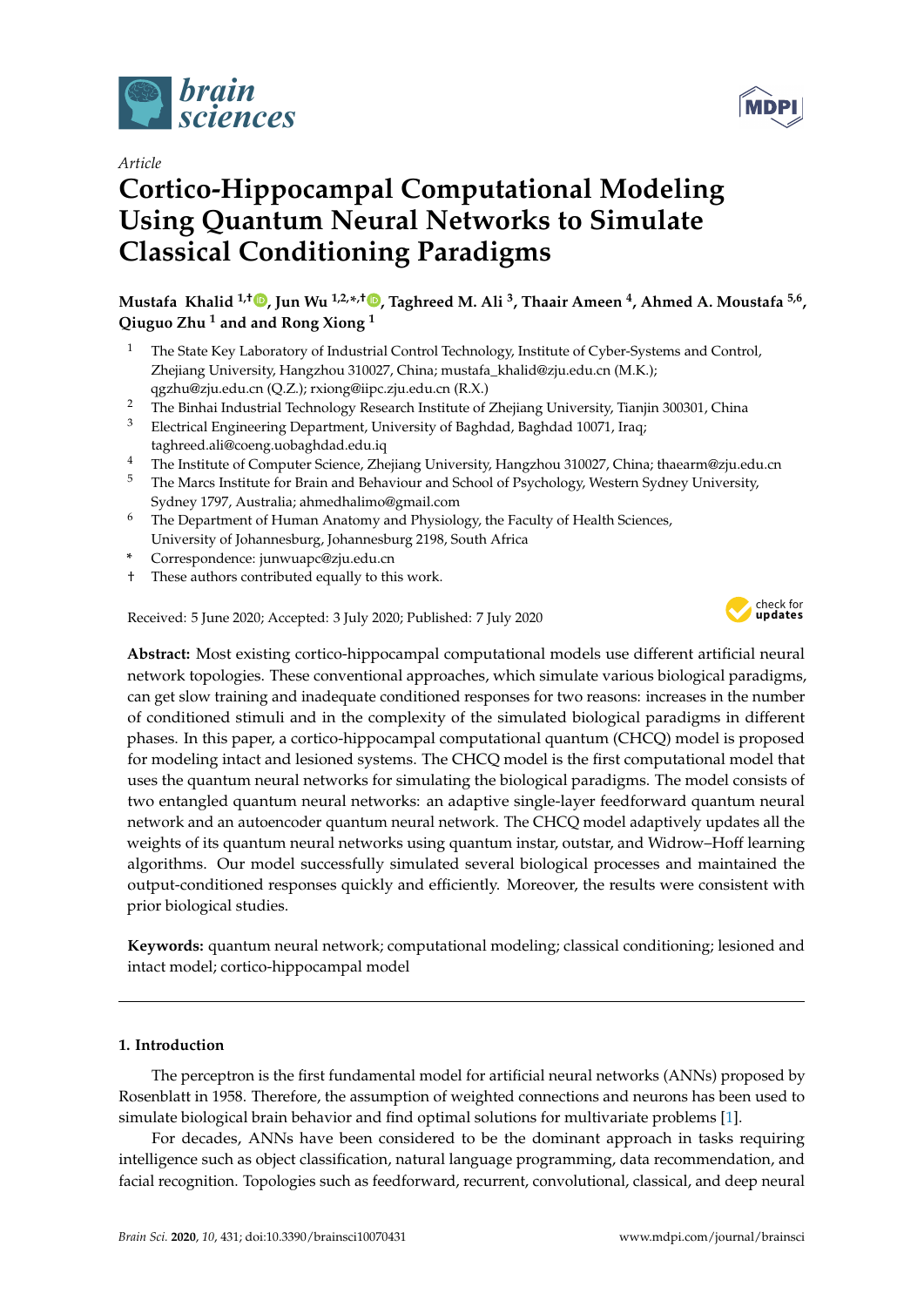networks have been used with various modifications in different applications. The learning process of an ANN is based on the optimization of an assigned performance function using a sequence of iterations to map the output vectors to the related inputs [\[2,](#page-26-1)[3\]](#page-26-2).

Classical and deep neural networks have been used to simulate human and animal brain regions with distinct functions for decades. Researchers have proposed various models using ANNs to mimic some specific regions of the brain [\[4\]](#page-26-3). They validated their proposed models with empirical biological experiments using conditioned stimulus (CS), unconditioned stimulus (US), and conditioned response (CR) [\[3](#page-26-2)[,5\]](#page-26-4). Such models use the powerful ability of ANNs to test brain activities with unprecedentedly strong tendencies in humans and animals [\[6](#page-26-5)[,7\]](#page-26-6).

ANNs, which mimic many real and well-defined systems, have become popular and practical, specifically in biological fields such as computational neuroscience and cognitive modeling. However, an ANN still has some severe deficiencies, such as the inadequacy of its modeling of memory, its dependency on the convergence of the iterative learning, and the diversity of optimization techniques needed to find the optimized network parameters [\[2,](#page-26-1)[8\]](#page-26-7). To address these problems, Schrödinger's quantum equation has been used to generate the quantum neural network (QNN) approach [\[9\]](#page-26-8).

Consequently, several pioneering quantum computing models have been proposed, such as the quantum computational network of Deutsch [\[10\]](#page-26-9), the factoring algorithm of Shor [\[11\]](#page-26-10), and the search algorithm of Grover [\[12\]](#page-26-11). Kak introduced the first quantum network that depends on neural network principles [\[9\]](#page-26-8). Since the first QNN model was introduced, various other models have been proposed [\[13\]](#page-27-0).

The possibility of using quantum mechanics for computational modeling was first proposed by Feynman. In 1985, Feynman examined a fundamental quantum model that represents the elementary logical truth tables by changing the spin directions of the electron in terms of quantum mechanics. These type of features inspired researchers to consider a QNN implementation [\[14\]](#page-27-1).

Brain memory modeling has opened the doors for entangled QNNs due to quantum computing being considered as a powerful tool to accelerate the performance of computational neural network models [\[15\]](#page-27-2). Furthermore, the entangled QNN has initiated the concept of using a quantum bit (qubit) instead of the neurons in the neural network [\[16,](#page-27-3)[17\]](#page-27-4). Neural networks are based on the idea of the interconnected units, which represent biological neurons. These units feed the input signal to one another using two states: "active" and "inactive" [\[18\]](#page-27-5). Rather than use bits in classical computers or neurons in ANN, QNNs use qubits, which are the smallest units that store a circuit's state during the computation in a quantum network [\[19\]](#page-27-6) and also have two states of behavior [\[18\]](#page-27-5).

In this paper, we propose a cortico-hippocampal computational quantum (CHCQ) model that is based on two entangled QNNs to simulate different biological paradigms in intact and lesioned systems. Studying the behavior of both intact and hippocampal-lesioned systems is significant for the multiphase learning paradigms. Most of these paradigms have a similar response at the first phase but respond differently to the other phases. The CHCQ model mainly consists of an adaptive single-layer feedforward QNN (ASLFFQNN), which models the cortical module; and an autoencoder QNN (AQNN), which represents the hippocampal module. The AQNN forwards its internal representations for adaptive learning in the cortical module. We compare the CHCQ model with the Green model [\[20\]](#page-27-7), which is our recently published model based on classical neural networks. We further compare the results of the CHCQ model with those of the Gluck/Myers model [\[21\]](#page-27-8) and the model of Moustafa et al. [\[22\]](#page-27-9) by simulating different biological paradigms, as described in Table [1.](#page-3-0) We compare our proposed model with the previous models to confirm how the CHCQ model performs a wide range of biological paradigms and classical conditioning tasks effectively.

However, the usage of quantum computation in the CHCQ model makes it more powerful to simulate the cortico-hippocampal region than the classical computation. Instead of simulating the n–bits input cue of information in classical computation, the quantum computation simulates the same cue as 2 *<sup>n</sup>* possible states. The quantum circuit (such as quantum rotation gates) provides computational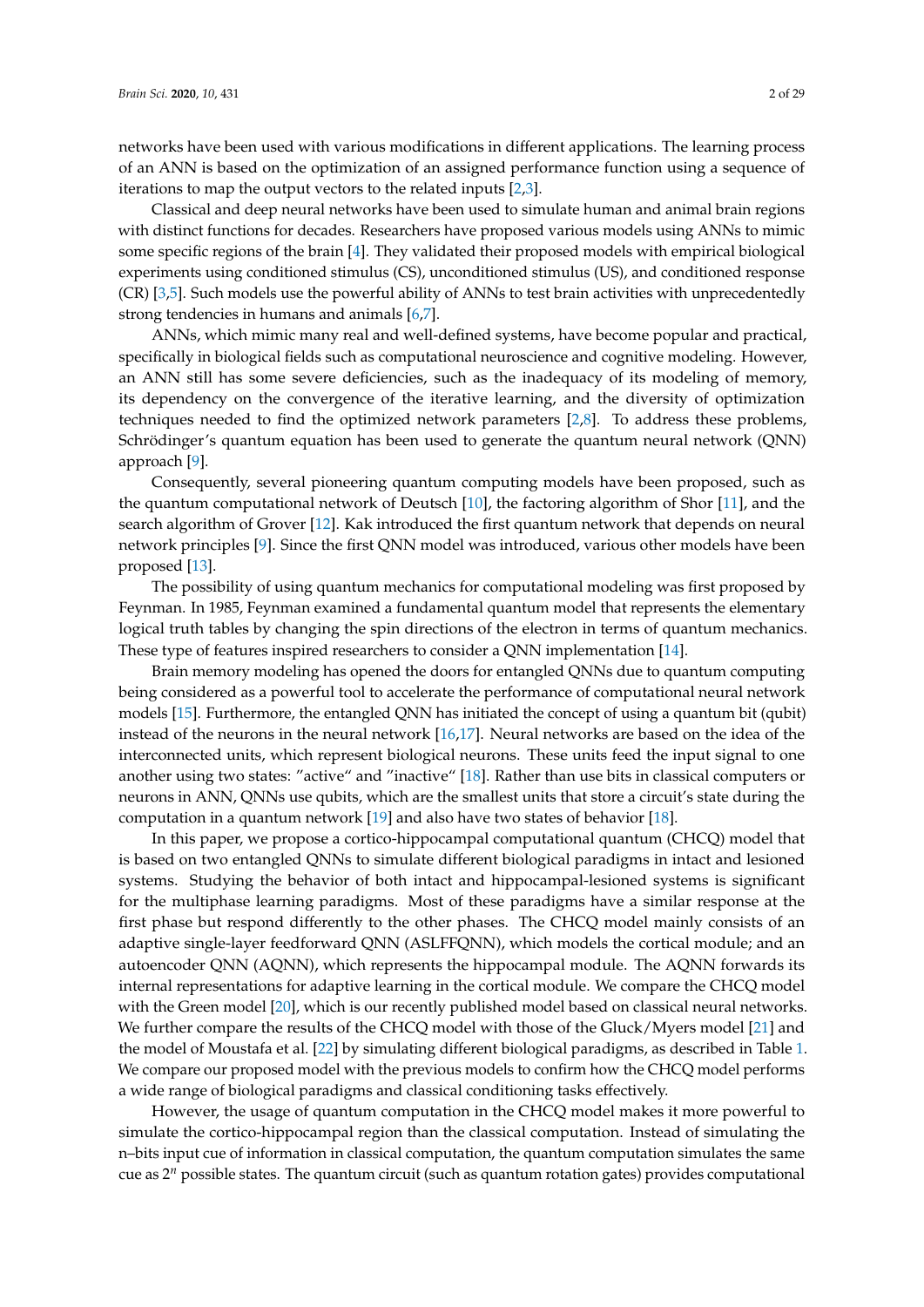speedup over the ANNs in classical conditioning simulations. Such accelerated speedup enables the CHCQ model to simulate many biological paradigms efficiently.

This paper proceeds as follows: Initially, we explain the structure of the qubit, quantum rotation gate, and qubit neuron model. Then, the proposed model for both intact and lesioned systems is introduced. Subsequently, we discuss the results of the simulated biological paradigms in Table [1](#page-3-0) and compare them with the Gluck/Myers, Moustafa et al., and Green models. Finally, the conclusion summarizes our contributions.

<span id="page-3-0"></span>

| No. | <b>Task Name</b>                         | Phase 1         | Phase 2         | Phase 3 |
|-----|------------------------------------------|-----------------|-----------------|---------|
| 1A  | $A+$                                     | $AX+$           |                 |         |
| 1B  | $A -$                                    | $AX-$           |                 |         |
| 2   | Stimulus discrimination                  | $AX+$ , $BX-$   |                 |         |
| 3   | Discrimination reversal                  | $AX+$ , $BX-$   | $AX -$ , $BX +$ |         |
| 4   | <b>Blocking</b>                          | $AX+$           | $ABX+$          | $BX -$  |
| 5   | Overshadowing                            | $ABX+$          | $AX+$ ; $BX+$   |         |
| 6   | Easy-Hard transfer                       | $A1X+$ , $A2X-$ | $A3X+$ , $A4X-$ |         |
| 7   | Latent inhibition                        | $AX-$           | $AX+$           |         |
| 8   | Sensory preconditioning                  | $ABX-$          | $AX+$           | $BX -$  |
| 9   | Compound preconditioning                 | $ABX-$          | $AX+$ , $BX-$   |         |
| 10A | Context sensitivity (Context shift)      | $AX+$           | $AY+$           |         |
| 10B | Context sensitivity of latent inhibition | $AX-$           | $AY+$           |         |
| 11  | Generic feedforward multilayer network   | $AX-$           | $AX+$           |         |

**Table 1.** All the simulated tasks.

#### **2. Materials and Methods**

#### *2.1. Qubit*

The smallest unit that stores information in a quantum computer is called a qubit and is the complement of the classical bit in terms of conventional computers. The two quantum physical states  $|0\rangle$  and  $|1\rangle$  denote the classical bit values 0 and 1, respectively. The "|.)" notation is called Dirac notation and is used to represent the quantum states. In contrast to a bit, a qubit state  $\phi$  forms the superposition of many states as a linear combination, expressed as follows:

<span id="page-3-1"></span>
$$
|\phi\rangle = \alpha |0\rangle + \beta |1\rangle, \qquad (1)
$$

where *α* and *β* are two complex numbers considered to be the probabilities of the  $|0\rangle$  and  $|1\rangle$  states, respectively. Rewriting ([1](#page-3-1)) as function form in which the real and imaginary parts are the relative probabilities of  $|0\rangle$  and  $|1\rangle$  as follows:

<span id="page-3-2"></span>
$$
f(\theta) = e^{i(\theta)} = \cos(\theta) + i\sin(\theta).
$$
 (2)

If there are *n* qubits, then the qubit system  $(\psi)$  is a superposition of the following  $2^n$  or N ground states:

$$
|\psi\rangle = \sum_{n=1}^{N} A_n |n\rangle, \tag{3}
$$

where  $A_n$  is the probability of the related quantum state  $|n\rangle$ . Naturally, the sum of these probabilities equals one, as described in the following equation:

$$
\sum_{n=1}^{N} |A_n|^2 = 1.
$$
\n(4)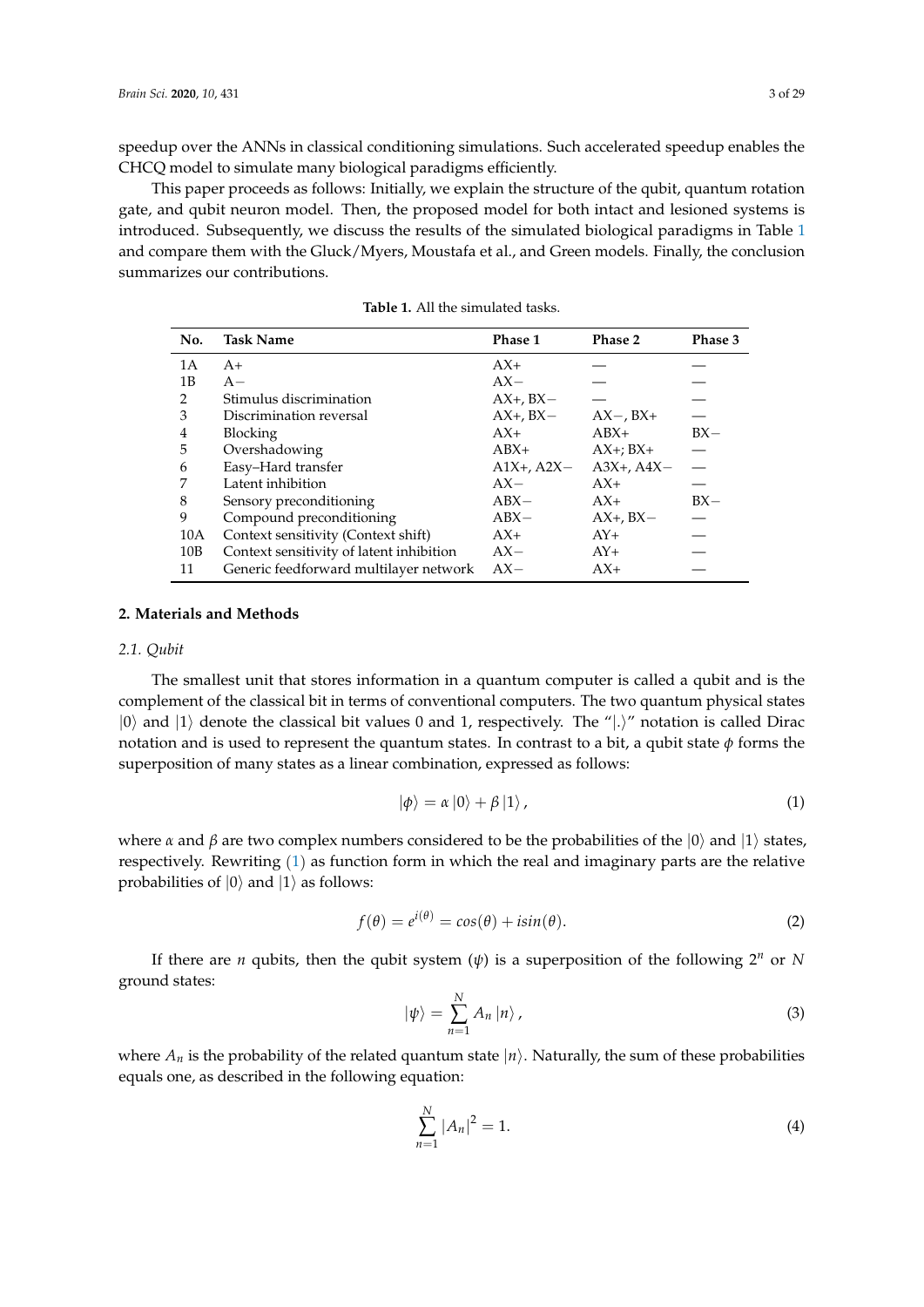As a result,  $|\phi\rangle$  in  $(1)$  $(1)$  $(1)$  collapses into either  $|0\rangle$  state with probability  $|\alpha|^2$  or  $|1\rangle$  state with probability  $|\beta|^2$ . In particular,

$$
|\alpha|^2 + |\beta|^2 = 1.
$$
 (5)

#### *2.2. Quantum Rotation Gate*

Just as there is a logic gate in conventional computation, there is also something similar in quantum computation, which is called a quantum gate. The quantum gate is a qubit state influenced by a series of unitary transforms within a particular interval. In this paper, we use Walsh transform or Hadamard gate (H). This gate produces equal relative probabilities for every qubit to apply superposition process on the qubit system as follows:

$$
H(\alpha \left|0\right\rangle + \beta \left|1\right\rangle) = \alpha \left(\frac{\left|0\right\rangle + \left|1\right\rangle}{\sqrt{2}}\right) + \beta \left(\frac{\left|0\right\rangle - \left|1\right\rangle}{\sqrt{2}}\right). \tag{6}
$$

## *2.3. Qubit Neuron Model*

The proposed qubit neuron model shown in Figure [1](#page-4-0) has input–output stages that behave according to the following equation:

<span id="page-4-1"></span>
$$
z = f(y),\tag{7}
$$

$$
y = \frac{\pi}{2}S(\varepsilon) - Arg(v),\tag{8}
$$

$$
S(\varepsilon) = \frac{1}{1 + e^{-\varepsilon}},\tag{9}
$$

$$
v_j = \sum_{i}^{R} w_{ij} f(\tilde{p}_i^I) - f(\vartheta), \qquad (10)
$$

<span id="page-4-2"></span>
$$
\tilde{p}_i = \frac{\pi}{2} p_i, \tag{11}
$$

where function  $f$  is described in  $(2)$  $(2)$  $(2)$ ; *y* is the output of the network,; *S* is the logsigmoid activation function of reversal parameter *ε* having the range [0, 1]; *Arg*(*v*) is the argument function, which returns the phase value of the complex number *v*; *wij* is the weight of from the *i*th input (*p<sup>i</sup>* ) to the *j*th hidden qubit, the tilde notation represents the input qubit produced by Hadamard gate; and  $\vartheta$  is the phase parameter in terms of threshold.

<span id="page-4-0"></span>

**Figure 1.** The general structure of the qubit neuron model.

## *2.4. Proposed Model*

In Table [1,](#page-3-0) both A and B are two input CSs, and the associated numbers are their amplitudes. While the suffix X, Y, or even Z are contexts of the related input cue, and the plus (+) and minus (-) signs represents the pairing and unpairing status between CSs and USs. While the prime sign  $(')$ stands for the related CSs.

The CHCQ model, as shown in Figure [2,](#page-5-0) principally consists of two QNNs as follows: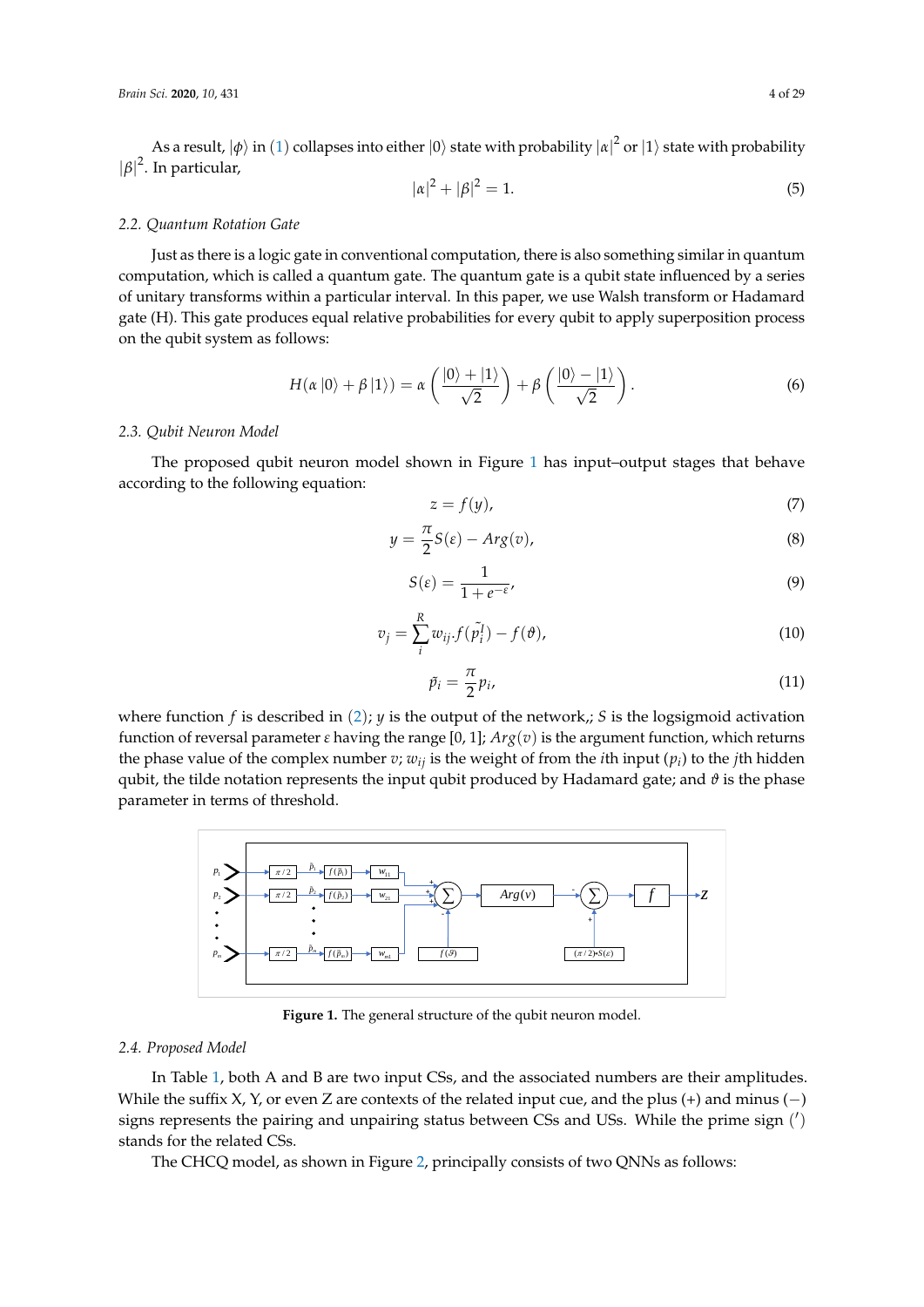- The hippocampal region has an AQNN that uses both instar and outstar rules to reproduce the inputs and generate the internal representations, which are forwarded to the cortical region in intact systems but not in lesioned ones.
- <span id="page-5-0"></span>• The cortical region has an ASLFFQNN that uses both instar and Widrow–Hoff rule to update its weights and quantum parameters.



**Figure 2.** The CHCQ model framework.

The instar and outstar rules are learning algorithms developed by [\[23\]](#page-27-10), and used with normalized input cues; while the Widrow–Hoff rule is a supervised learning algorithm developed by [\[24\]](#page-27-11) which depends on the desired output.

The CHCQ model was implemented for two systems, as shown in Figure [3.](#page-6-0) The intact system is the whole proposed CHCQ model, which represents both the cortical and hippocampal networks, whereas the lesioned system is the same model after lesioning the hippocampal module by omitting the connective link that forwards the internal representations from the hidden layer of the AQNN to the ASLFFQNN. The framework is shown in Figure [2,](#page-5-0) which illustrates the intact system and the lesioned system.

However, the output response of the ASLFFQNN is the measured CR which has a value between 0 and 1. During the learning procedure, the value of the output CR varies depending on its related task and condition. Accordingly, this learning ends when the CR value reaches its desired constant state which is the steady state (either 0 or 1).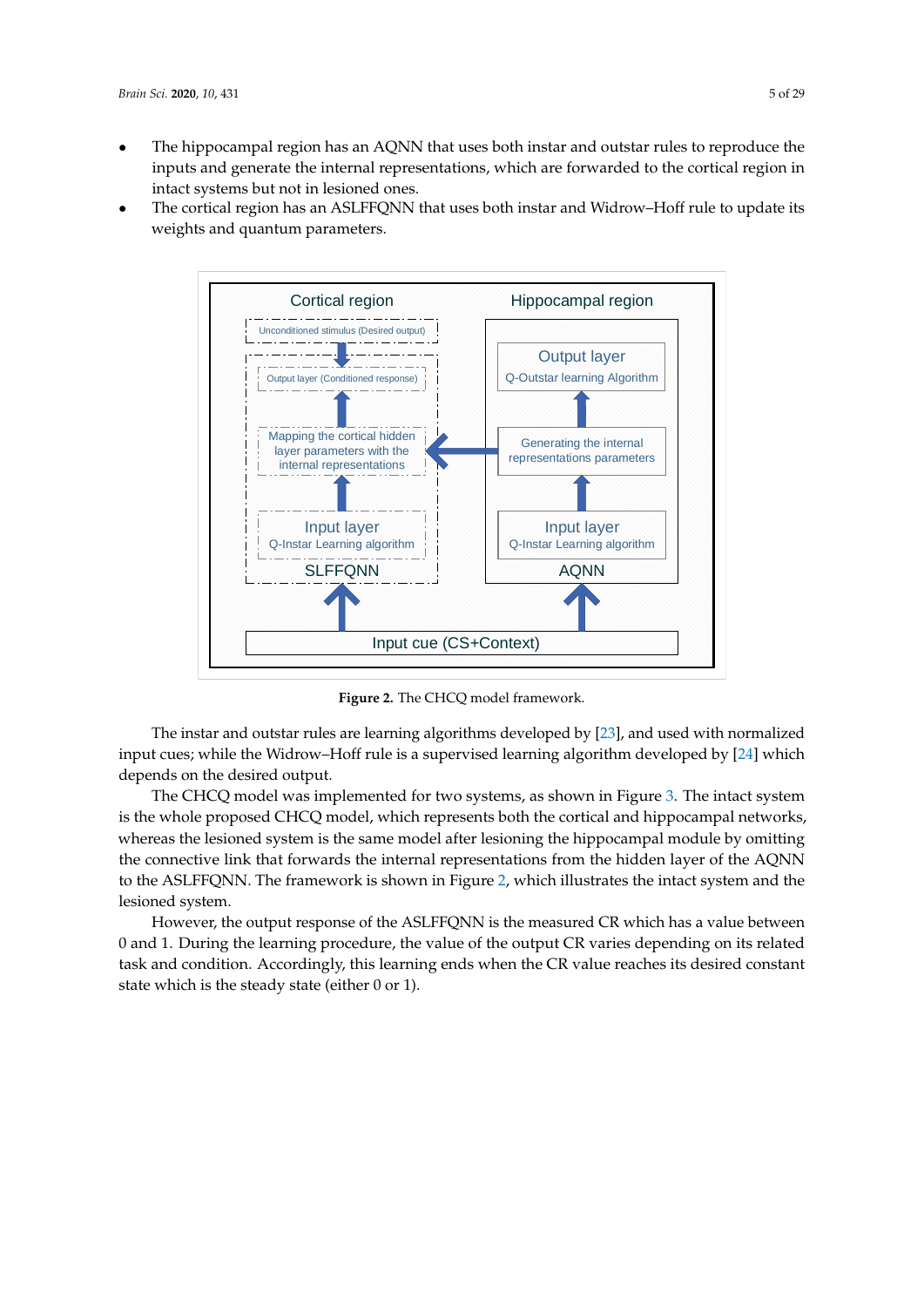<span id="page-6-0"></span>

**Figure 3.** Intact and lesioned systems of the CHCQ model.

## 2.4.1. General QNN Architecture

The QNNs of both the cortical and hippocampal regions consist of three layers: input, hidden, and output layers.

## Input Layer (I)

As shown in Figure [4,](#page-6-1) this layer converts the values of the input cue *p*, which are in the range of  $[0, 1]$  into the range  $[0, \pi/2]$ , which is the range suitable for quantum states using Hadamard gate. Then, it estimates the output according to  $(7)$  $(7)$  $(7)$  and  $(11)$  $(11)$  $(11)$  as follows:

$$
z_i^I = f(\tilde{p}_i^I),\tag{12}
$$

$$
\tilde{p}_i^I = \frac{\pi}{2} p_i,\tag{13}
$$

<span id="page-6-1"></span>where  $p_i$  is the *i*th input item of the input cue and  $\tilde{p}_i^I$  is the quantum input.



**Figure 4.** The qubit neuron model in the input layer of CHCQ model.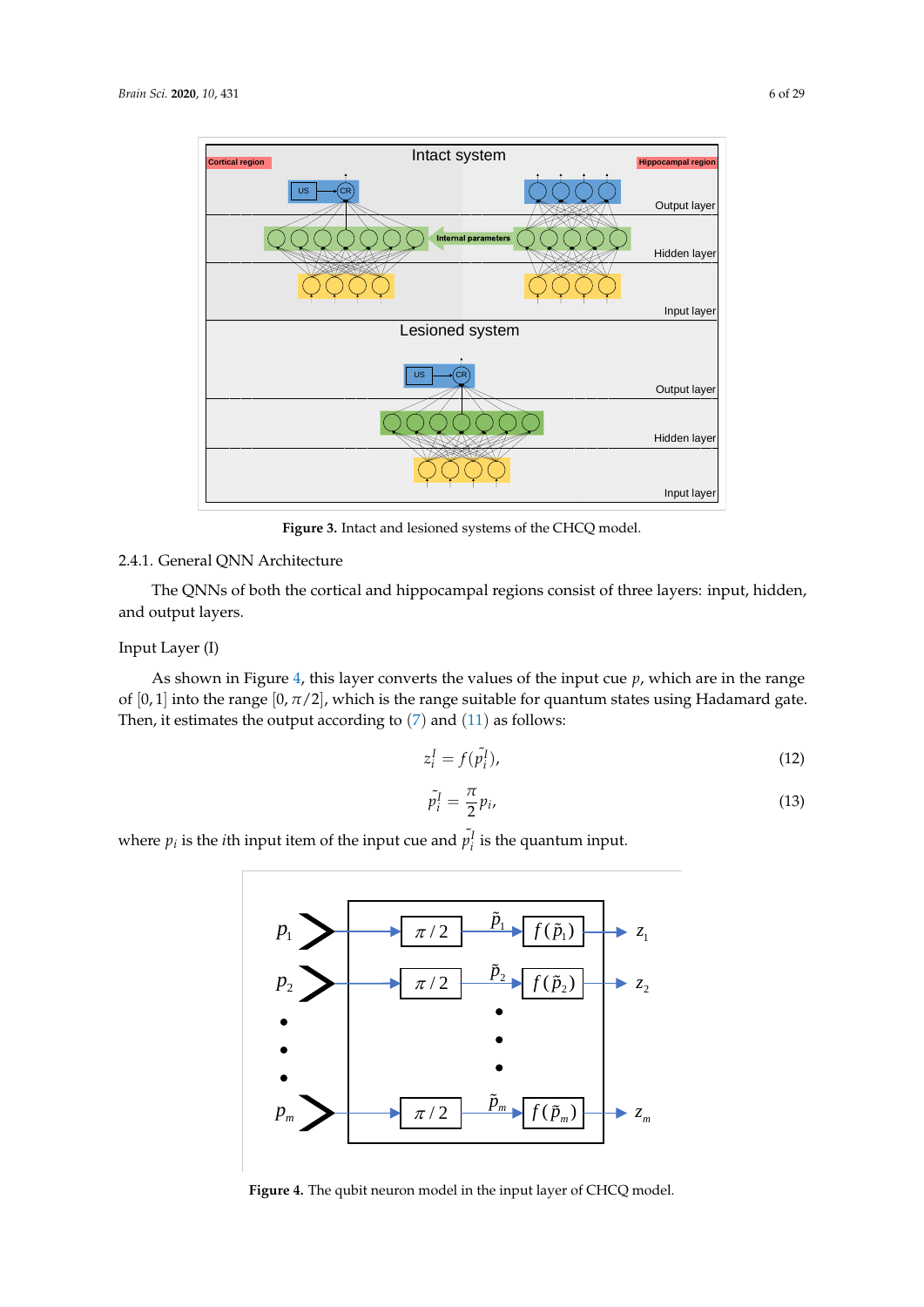#### Hidden Layer (H)

The hidden layer uses the aforementioned set of  $(7)-(11)$  $(7)-(11)$  $(7)-(11)$  $(7)-(11)$  $(7)-(11)$  to obtain the output as follows:

$$
z_j^H = f(y_j^H),\tag{14}
$$

$$
v_j^H = \sum_{i=1}^R w_{ij} f(\tilde{p}_i^I) - f(\theta_j^H)
$$
  
\n
$$
= \sum_{i=1}^R w_{ij} e^{i(\tilde{p}_i^I)} - f(\theta_j^H)
$$
  
\n
$$
= \sum_{i=1}^R w_{ij} \cdot (\cos(\tilde{p}_i^I) + i \sin(\tilde{p}_i^I)) - \cos(\theta_j^H) - i \sin(\theta_j^H),
$$
  
\n
$$
y_j^H = \frac{\pi}{2} S(\epsilon_j^H) - Arg(v_j^H)
$$
  
\n
$$
= \frac{\pi}{2} S(\epsilon_j^H) - arctan\left(\frac{\sum_{i=1}^R w_{ij} \cdot \sin(\tilde{p}_i^I) - \sin(\theta_j^H)}{\sum_{i=1}^R w_{ij} \cdot \cos(\tilde{p}_i^I) - \cos(\theta_j^H)}\right),
$$
\n(16)

where *Wij* is the hidden-layer weight from the *i*th input node to the *j*th hidden qubit for *R* inputs and *Q* qubits.

## Output Layer (O)

This layer follows a scheme that is similar to that of the previous layer by using the corresponding set of equations to obtain the final output as follows:

$$
z^O = f(y^O),\tag{17}
$$

$$
v^{O} = \sum_{j=1}^{Q} w_{j} f(y_{j}^{H}) - f(\theta^{O})
$$
  
\n
$$
= \sum_{j=1}^{Q} w_{j} e^{i(y_{j}^{H})} - f(\theta^{O})
$$
  
\n
$$
= \sum_{j=1}^{Q} w_{j} (\cos(y_{j}^{H}) + i \sin(y_{j}^{H})) - \cos(\theta^{O}) - i \sin(\theta^{O}),
$$
  
\n
$$
y^{O} = \frac{\pi}{2} S(\epsilon^{O}) - Arg(v^{O})
$$
  
\n
$$
= \frac{\pi}{2} S(\epsilon^{O}) - arctan\left(\frac{\sum_{j=1}^{Q} w_{j} \cdot \sin(y_{j}^{H}) - \sin(\theta^{O})}{\sum_{j=1}^{Q} w_{j} \cdot \cos(y_{j}^{H}) - \cos(\theta^{O})}\right),
$$
\n(19)

where *W<sup>j</sup>* is the hidden-layer weight from the *j*th hidden qubit to the output.

## 2.4.2. Hippocampal Module Network

The AQNN represents the hippocampal region using fully connected qubits with a single hidden layer network. The AQNN encodes the input data and reproduces it at the output layer to generate the internal representations. The weights and QNN circuit parameters (*ε* and *ϑ*) use instar and outstar learning in input and output layers, respectively, to update their values as follows:

$$
W_{ij}^{instar}(k+1) = W_{ij}^{instar}(k) + \mu a_j^{h1}(k) (p_i^T(k) - W_{ij}^{h1}(k)),
$$
\n(20)

$$
\varepsilon_{ij}^{instar}(k+1) = \varepsilon_{ij}^{instar}(k) + \mu a_j^{h1}(k) (p_i^T(k) - \varepsilon_{ij}^{h1}(k)), \qquad (21)
$$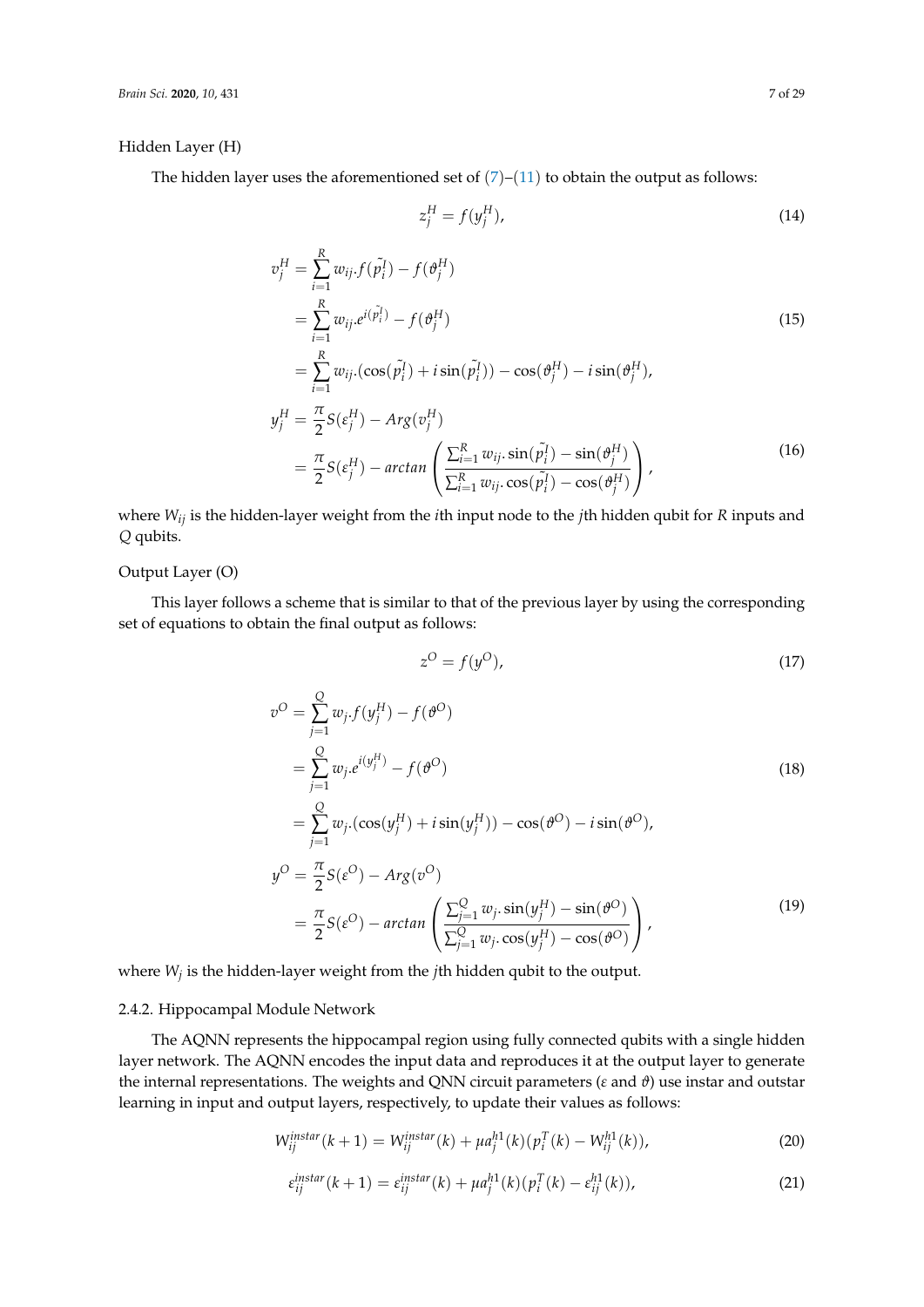$$
\vartheta_{ij}^{instar}(k+1) = \vartheta_{ij}^{instar}(k) + \mu a_j^{h1}(k) \left( p_i^T(k) - \vartheta_{ij}^{h1}(k) \right),\tag{22}
$$

where  $\mu$  is a small positive number representing learning rate,  $a_j^{h1}$  is the hippocampal internal representation output vector with *Q* nodes, *p* is the input cue with *R* qubits, superscript *T* means the transpose of the relevant matrix, and  $W_{ij}^{h1}$  is the hippocampal internal-layer weighs from the *i*th input node to the *j*th hidden qubit with *R* qubits and *Q* nodes. Note that (*k*) refers to the current state whereas  $(k + 1)$  is the succeeding or new state.

However, the internal representations are gathered to reproduce the input cue similarities at the output layer. Then, the AQNN updates the weights and QNN circuit parameters of the output layer, using the outstar learning algorithm through the following set of equations to complete this unsupervised learning process:

$$
W_{ij}^{outstar}(k+1) = W_{ij}^{outstar}(k) + \mu(a_j^{h2}(k) - W_{ij}^{h2}(k))a_i^{h1T}(k),
$$
\n(23)

$$
\varepsilon_{ij}^{\text{outstar}}(k+1) = \varepsilon_{ij}^{\text{outstar}}(k) + \mu(a_j^{h2}(k) - \varepsilon_{ij}^{h2}(k))a_i^{h1T}(k),\tag{24}
$$

$$
\vartheta_{ij}^{\text{outstar}}(k+1) = \vartheta_{ij}^{\text{outstar}}(k) + \mu(a_j^{h2}(k) - \vartheta_{ij}^{h2}(k))a_i^{h1T}(k),\tag{25}
$$

where  $a_j^{h2}$  is the actual output vector of the hippocampal side with *R* outputs and  $W_{ij}^{h2}$  is the weight from the *i*th hippocampal hidden qubit to the *j*th corresponding output.

#### 2.4.3. Cortical Module Network

This region has a fully connected supervised ASLFFQNN. The input layer is trained by the instar learning rule to adapt the internal mapped representations to the input cue. These representations are generated by the hippocampal side as an adaptive learning signal. First, the hippocampal input layer's elements (weights and quantum parameters) are initialized randomly for the lesioned system case. Alternatively, the internal elements are initialized by mapping them to their opposing elements on the hippocampal module through an adaptive signal, which carries the adaptive weights and other quantum parameters, as follows:

$$
W_{ij}^{instar}(k+1) = W_{ij}^{instar}(k) + \mu a_j^{c1}(k) (p_i^T(k) - W_{ij}^{c1}(k)),
$$
\n(26)

$$
\varepsilon_{ij}^{instar}(k+1) = \varepsilon_{ij}^{instar}(k) + \mu \varepsilon_j^{c1}(k) \left( p_i^T(k) - \varepsilon_{ij}^{c1}(k) \right),\tag{27}
$$

$$
\vartheta_{ij}^{instant}(k+1) = \vartheta_{ij}^{instar}(k) + \mu a_j^{c1}(k) (p_i^T(k) - \vartheta_{ij}^{c1}(k)),
$$
\n(28)

where  $a_j^{c1}$  is the cortical internal representation output vector with *Q* qubits, *p* is the input cue with *R* inputs, and *Wc*<sup>1</sup> *ij* is cortical internal layer weight from the *i*th input node to the *j*th hidden qubit with *R* inputs and *Q* qubits.

Finally, the cortical upper layer uses the Widrow–Hoff learning algorithm to update the weights and quantum parameters at the output layer as follows:

$$
W_{ij}^{c2}(k+1) = W_{ij}^{c2}(k) + \mu a_i^{c1}(k)e_j(k),
$$
\n(29)

$$
\varepsilon_{ij}^{c2}(k+1) = \varepsilon_{ij}^{c2}(k) + \mu a_i^{c1}(k)e_j(k),
$$
\n(30)

$$
\vartheta_{ij}^{c2}(k+1) = \vartheta_j^{c2}(k) + \mu a_i^{c1}(k)e_j(k), \qquad (31)
$$

$$
MAE = \frac{1}{2} \sum_{j=1}^{iter} e_j = \frac{1}{2} \sum_{j=1}^{iter} (y_j - d_j),
$$
\n(32)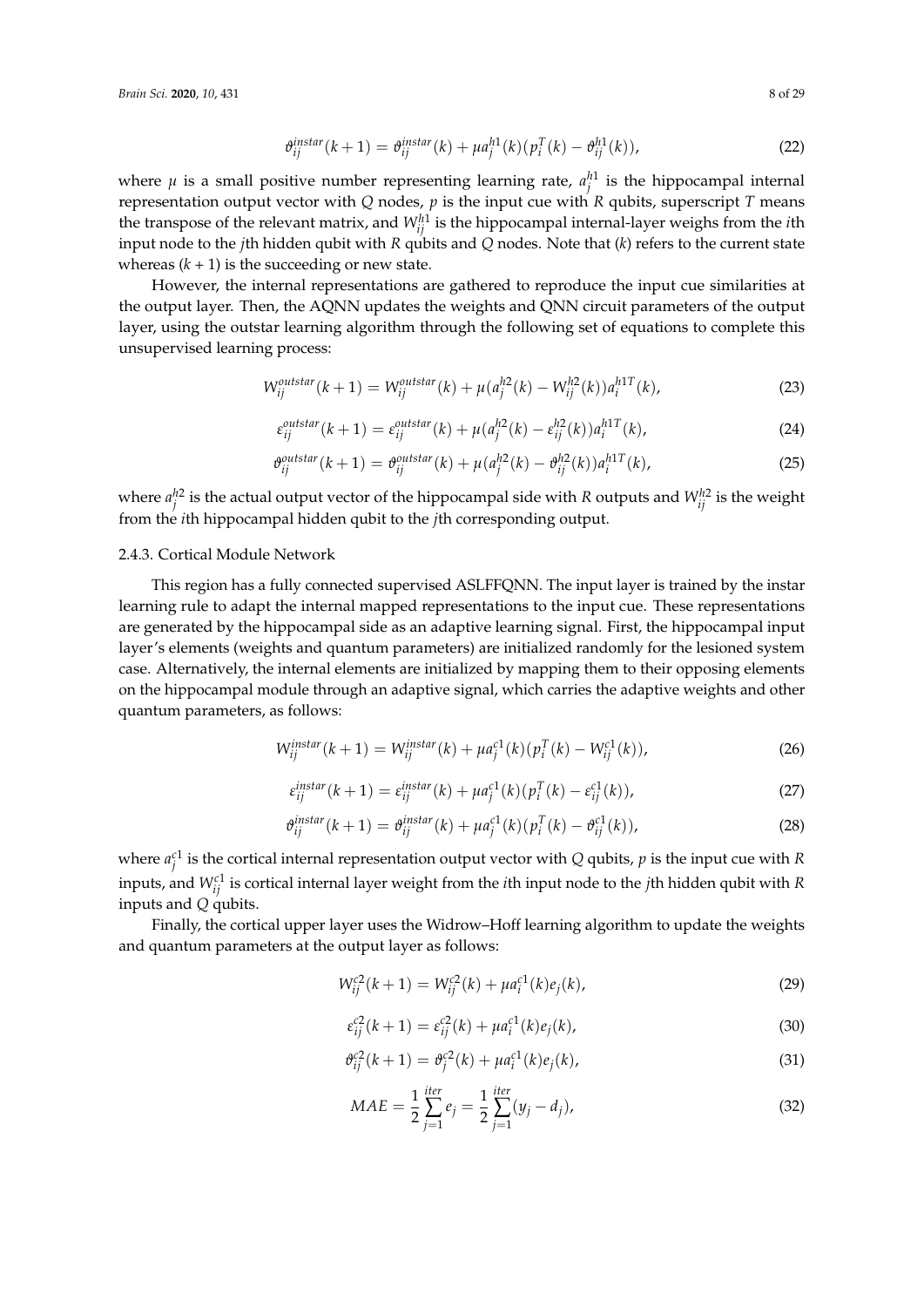where  $W_{i,j}^{c2}$  is the top-layer weight matrix of the cortical side from input  $p_i$  to output nodes  $y_j$ ,  $d_j$  is the desired output or US, and *MAE* is the mean absolute error between the actual and desired *j*th output, respectively.

#### **3. Results**

The CHCQ model was tested using the tasks listed in Table [1](#page-3-0) for both intact and lesioned systems. The results are compared with those of the Moustafa et al., Gluck/Myers, and Green models. For each task, we measured the CR value after reaching the steady state in each trial to obtain the final response. The final stable computed CR values should be either 1 or 0 for CS+ or CS− learning, respectively.

## *3.1. Primitive Tasks*

Basically, the CHCQ model was trained to pair and impair only one CS with a US in addition to the context. For both of the simple tasks (AX+ and AX−), only one learning phase was used to obtain the output final response. The CR of the A+ stimuli was rapidly obtained and directly reached the steady state within a shorter time than it did when the model of Moustafa et al. was used, as shown in Figure [5](#page-9-0) and confirmed by the experiments of [\[25–](#page-27-12)[27\]](#page-27-13). Likewise, Figure [6](#page-9-1) shows how fast the CR of the A− stimuli and the related context obtained the zero final state. The CHCQ model took a few numbers of trials to reach the steady state for A+ and took fewer trials for A− than did the other models, as shown in the results in Tables [2–](#page-10-0)[4.](#page-11-0)

<span id="page-9-0"></span>

**Figure 5.** The cue contains context and stimulus A as <A+> task.

<span id="page-9-1"></span>

**Figure 6.** The cue contains context and stimulus A only as <A−> task.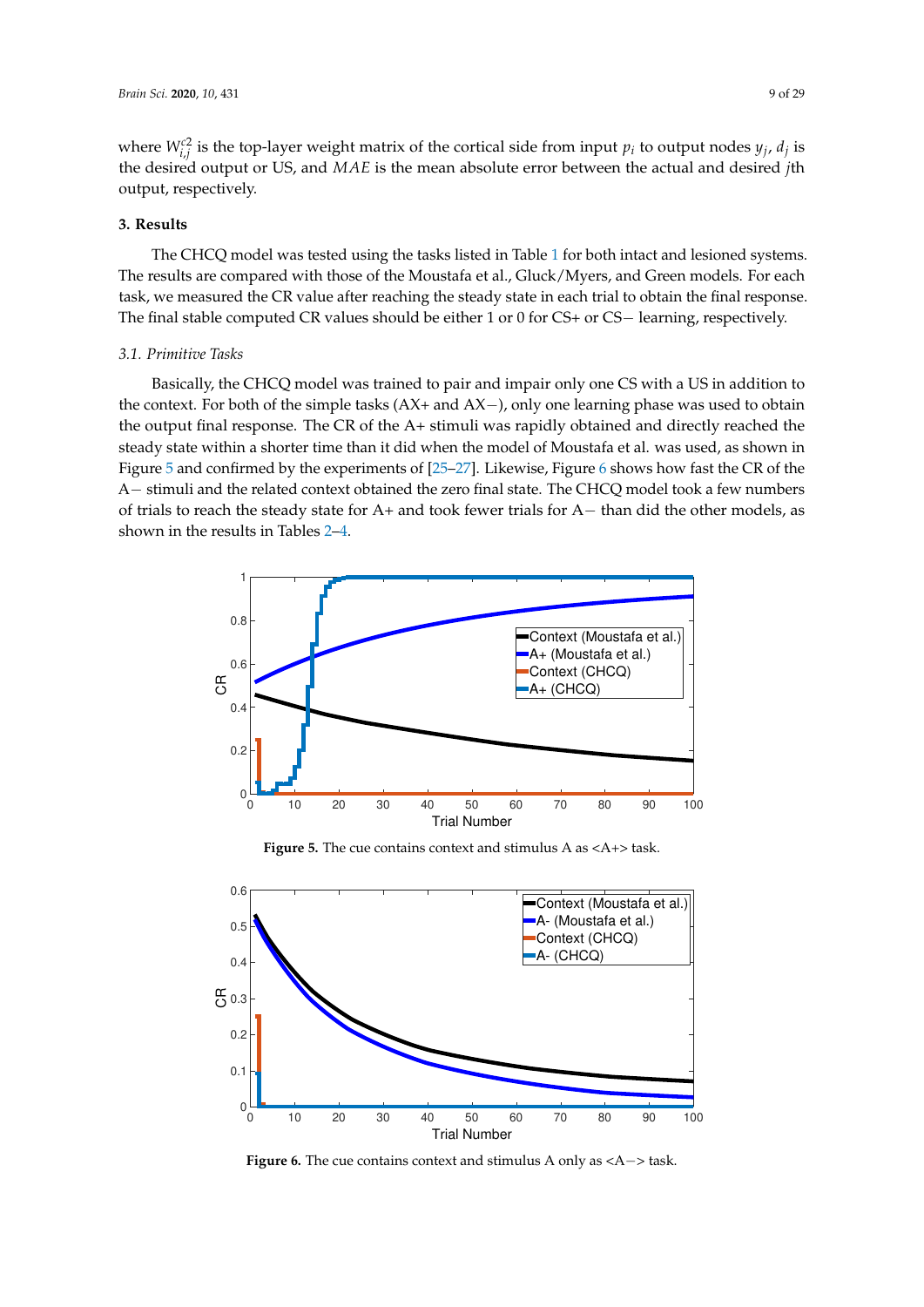|     |                                        | Phase 1 |             |          |      |             |          | Phase 2                       |             |       |             |         |             |                          | Phase 3     |                            |             |          |             |  |  |
|-----|----------------------------------------|---------|-------------|----------|------|-------------|----------|-------------------------------|-------------|-------|-------------|---------|-------------|--------------------------|-------------|----------------------------|-------------|----------|-------------|--|--|
|     |                                        |         | Intact      | Lesioned |      |             |          | Lesioned<br>Intact            |             |       |             |         |             | Intact                   |             | Lesioned                   |             |          |             |  |  |
|     |                                        | (a)     | (b)         | (c)      | (d)  | Improvement |          | (e)                           | (f)         | (g)   | (h)         |         | Improvement |                          | (i)         | $\left( \mathbf{k}\right)$ | (1)         |          | Improvement |  |  |
| No. | <b>Task Name</b>                       | M1      | <b>CHCO</b> | M1       | CHCO | b vs. a     | d vs. c  | M1                            | <b>CHCO</b> | M1    | <b>CHCQ</b> | t vs. e | h vs. g     | M1                       | <b>CHCQ</b> | M1                         | <b>CHCO</b> | j vs. i  | l vs. k     |  |  |
|     | Stimulus discrimination                | >200    | 24          | >200     | 17   | 88.0%       | 91.5%    | $\overbrace{\phantom{12332}}$ |             |       |             |         |             |                          |             |                            |             |          |             |  |  |
|     | Reversal learning                      | >200    | 24          | >200     | 17   | 88.0%       | $91.5\%$ | >200                          | 22          | >400  | 32          | 89.0%   | 92.0%       |                          |             |                            |             |          |             |  |  |
| 3   | Easy-Hard transfer learning            | >200    | 27          | >200     | 19   | 86.5%       | 90.5%    | >1000                         | 34          | >1000 | 20          | 96.6%   | 98%         | _                        |             |                            |             |          |             |  |  |
| 4   | Latent inhibition                      | 50      | 50          | 50       | 50   | $00.0\%$    | $00.0\%$ | >100                          | 31          | >100  | 18          | 69.0%   | 82.0%       |                          |             |                            |             |          |             |  |  |
|     | Sensory preconditioning                | 200     | 50          |          |      | 75.0%       |          | >100                          | 31          |       |             | 69.0%   |             | 50                       | 50          |                            | --          | $00.0\%$ | –           |  |  |
| 6   | Compound preconditioning               | 20      | 20          |          |      | $00.0\%$    |          | $>100$                        | 32          |       |             | 68.0%   | _           |                          |             |                            |             |          |             |  |  |
|     | Generic feedforward multilayer network | _       |             | 100      | 50   |             | 50.0%    |                               |             | >200  | 21          |         | 89.5%       | $\overline{\phantom{a}}$ |             |                            |             |          |             |  |  |
| 8   | Contextual sensitivity                 | >200    | 24          | >200     | 17   | 88.0%       | 91.5%    | >20                           |             | >200  |             | 99.5%   | 99.5%       |                          |             |                            |             |          |             |  |  |

**Table 2.** A comparison between **M1** (Gluck/Myers model) and the **CHCQ** model, in terms of trial numbers needed to get the final state of conditioned response (CR).

**Table 3.** A comparison between **M2** (Moustafa et al. model) and the **CHCQ** model, in terms of trial numbers needed to get the final state of CR.

<span id="page-10-1"></span><span id="page-10-0"></span>

|     |                                          | Phase 1        |             |                |             |          |             | Phase 2        |             |                |             |             |         |                | Phase 3     |                |             |             |             |  |  |  |
|-----|------------------------------------------|----------------|-------------|----------------|-------------|----------|-------------|----------------|-------------|----------------|-------------|-------------|---------|----------------|-------------|----------------|-------------|-------------|-------------|--|--|--|
|     |                                          | Intact         |             | Lesioned       |             |          |             | Intact         |             | Lesioned       |             |             |         | Intact         |             | Lesioned       |             |             |             |  |  |  |
|     |                                          | (a)            | (b)         | (c)            | (d)         |          | Improvement |                | (f)         | (g)            | (h)         | Improvement |         | (i)            | (i)<br>(k)  |                | (1)         | Improvement |             |  |  |  |
| No. | <b>Task Name</b>                         | M <sub>2</sub> | <b>CHCO</b> | M <sub>2</sub> | <b>CHCO</b> | b vs. a  | d vs. c     | M <sub>2</sub> | <b>CHCQ</b> | M <sub>2</sub> | <b>CHCQ</b> | f vs. e     | h vs. g | M <sub>2</sub> | <b>CHCO</b> | M <sub>2</sub> | <b>CHCO</b> | i vs. i     | $1$ vs. $k$ |  |  |  |
|     | $A+$                                     | >100           | 23          | >100           | 18          | 77.0%    | 82.0%       |                |             |                |             |             |         |                |             |                |             |             |             |  |  |  |
|     | $A-$                                     | >100           |             | >100           |             | 98.0%    | 98.0%       |                |             |                |             |             |         |                |             |                |             |             |             |  |  |  |
| 3   | Sensory preconditioning                  | 100            | 50          |                |             | 50.0%    |             | >100           | 31          |                |             | 69.0%       |         | 50             | 50          | _              | _           | $00.0\%$    |             |  |  |  |
| 4   | Latent inhibition                        | 50             | 50          | 50             | 50          | $00.0\%$ | $00.0\%$    | >100           | 31          | >100           | 18          | 69.0%       | 82.0%   | –              |             |                |             |             |             |  |  |  |
| -5  | Context shift                            | 100            | 50          |                |             | 50.0%    | _           |                |             |                | –           | $00.0\%$    |         |                |             |                |             |             |             |  |  |  |
| 6   | Context sensitivity of latent inhibition | 100            | 50          |                |             | 50.0%    |             |                |             |                |             | $00.0\%$    | _       |                |             |                |             |             |             |  |  |  |
|     | Easy-Hard transfer learning              | >100           | 17          |                |             | 83.0%    |             | >100           | 19          |                | –           | 81.0%       |         |                |             |                |             |             |             |  |  |  |
| 8   | Blocking                                 | >100           | 23          | >100           | 18          | 77.0%    | 82.0%       | >100           | 24          | >100           | 17          | 76.0%       | 83.0%   | >100           | 12          | >100           | 3           | 88.0%       | 97.0%       |  |  |  |
| 9   | Compound preconditioning                 | 100            | 20          |                |             | 80.0%    |             | >200           | 32          |                |             | 84.0%       |         |                |             |                |             |             |             |  |  |  |
| 10  | Overshadowing                            | 100            | 20          | 100            | 20          | 80.0%    | 80.0%       | >100           | 25          | >100           | 22          | 75.0%       | 78.0%   |                |             |                |             |             |             |  |  |  |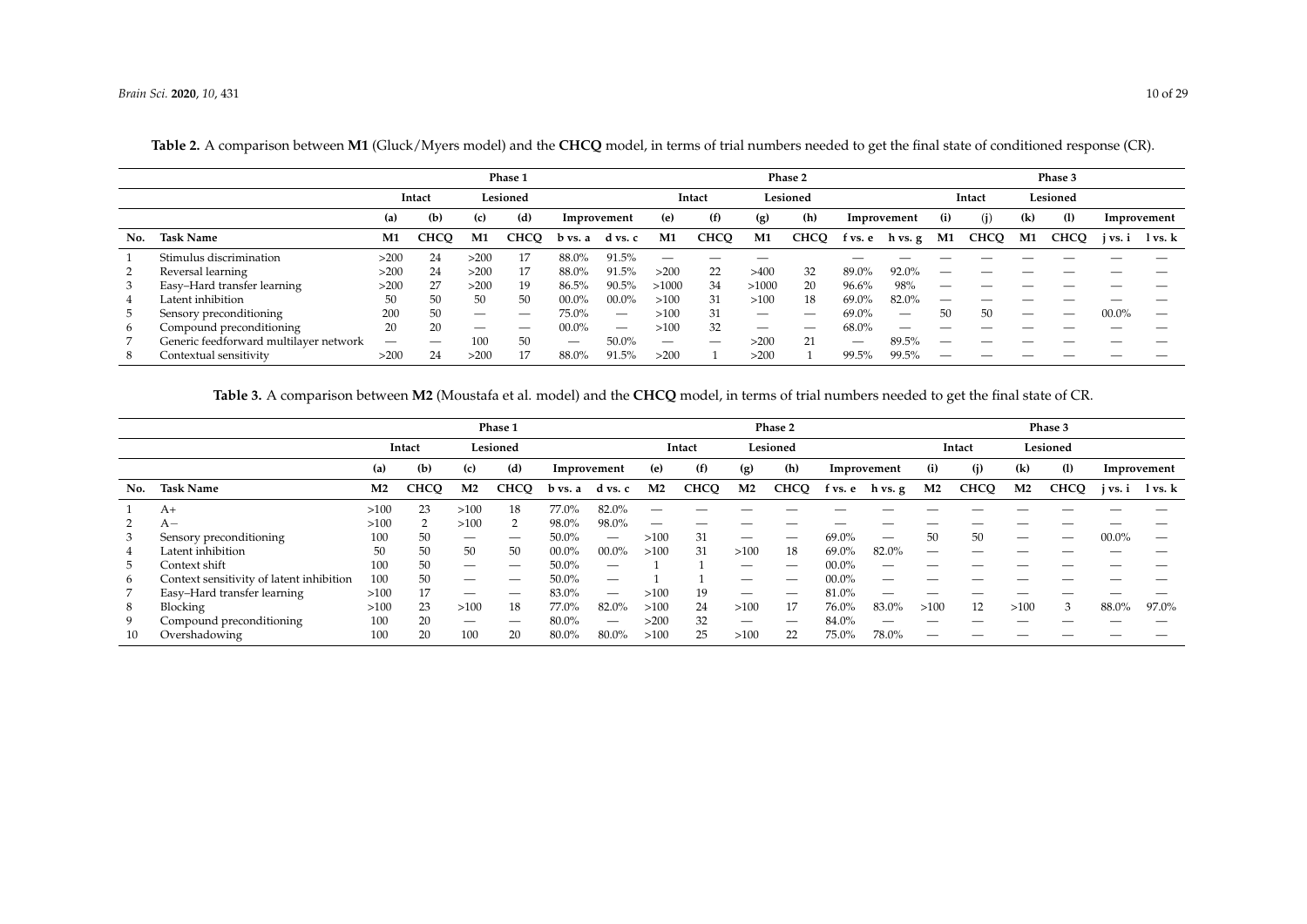<span id="page-11-0"></span>

|     |                                          | Phase 1 |             |          |             |             |                     |        |             |          | Phase 2     |          |                 | Phase 3 |             |            |             |          |                             |  |
|-----|------------------------------------------|---------|-------------|----------|-------------|-------------|---------------------|--------|-------------|----------|-------------|----------|-----------------|---------|-------------|------------|-------------|----------|-----------------------------|--|
|     |                                          | Intact  |             | Lesioned |             |             |                     | Intact |             | Lesioned |             |          |                 | Intact  |             | Lesioned   |             |          |                             |  |
|     |                                          | (a)     | (b)         | (c)      | (d)         | Improvement |                     | (e)    | (f)         | (g)      | (h)         |          | Improvement     | (i)     | (i)         | (1)<br>(k) |             |          | Improvement                 |  |
| No. | <b>Task Name</b>                         | G       | <b>CHCQ</b> | G        | <b>CHCQ</b> |             | $b$ vs. a $d$ vs. c | G      | <b>CHCQ</b> | G        | <b>CHCQ</b> |          | f vs. e h vs. g | G       | <b>CHCQ</b> | G          | <b>CHCQ</b> |          | j vs. i $\frac{1}{1}$ vs. k |  |
| 1Α  | $A+$                                     | 32      | 23          | 28       | 18          | 28.1%       | 35.7%               |        |             |          |             |          |                 |         |             |            |             |          |                             |  |
| 1B  | $A-$                                     |         |             |          |             | $00.0\%$    | $00.0\%$            |        |             |          |             |          |                 |         |             |            |             |          |                             |  |
| 2   | Stimulus discrimination                  | 33      | 24          | 20       | 17          | 27.2%       | 15.0%               |        |             |          |             |          |                 |         |             |            |             |          |                             |  |
| 3   | Discrimination reversal                  | 33      | 24          | 20       | 17          | 27.2%       | 15.0%               | 31     | 22          | 38       | 32          | 29.0%    | 15.7%           |         |             |            |             |          |                             |  |
| 4   | Blocking                                 | 32      | 23          | 28       | 18          | 28.1%       | 35.7%               | 32     | 24          | 28       | 17          | 25.0%    | 39.2%           | 23      | 12          |            | 3           | 47.8%    | 57.1%                       |  |
| 5   | Overshadowing                            | 20      | 20          | 20       | 20          | $00.0\%$    | $00.0\%$            | 26     | 25          | 27       | 22          | 03.8%    | $18.5\%$        |         |             |            |             |          |                             |  |
| 6   | Easy-Hard transfer                       | 35      | 27          | 25       | 19          | 82.5%       | 87.5%               | 38     | 34          | 27       | 20          | 10.5%    | 25.9%           |         |             |            |             |          |                             |  |
|     | Latent inhibition                        | 50      | 50          | 50       | 50          | $00.0\%$    | $00.0\%$            | 41     | 31          | 24       | 18          | 24.3%    | 25.0%           |         |             |            |             |          |                             |  |
| 8   | Sensory preconditioning                  | 50      | 50          |          | –           | $00.0\%$    |                     | 37     | 31          |          | –           | 16.2%    |                 | 50      | 50          |            |             | $00.0\%$ |                             |  |
| 9   | Compound preconditioning                 | 20      | 20          |          | –           | $00.0\%$    |                     | 34     | 32          | —        |             | 05.8%    |                 |         |             |            |             |          |                             |  |
| 10A | Context sensitivity                      | 33      | 24          | 20       | 17          | 27.7%       | 15.0%               |        |             |          |             | $00.0\%$ | $00.0\%$        |         |             |            |             |          |                             |  |
| 10B | Context sensitivity of latent inhibition | 50      | 50          |          | –           | $00.0\%$    |                     |        |             | –        |             | $00.0\%$ |                 |         |             |            |             |          |                             |  |
|     | Generic feedforward multilayer network   | —       |             | 50       | 50          |             | $00.0\%$            |        |             | 24       | 21          | –        | 12.5%           |         |             |            |             |          |                             |  |

| Table 4. A comparison between G (Green model) and the CHCQ model, in terms of trial numbers needed to get the final state of CR. |  |
|----------------------------------------------------------------------------------------------------------------------------------|--|
|----------------------------------------------------------------------------------------------------------------------------------|--|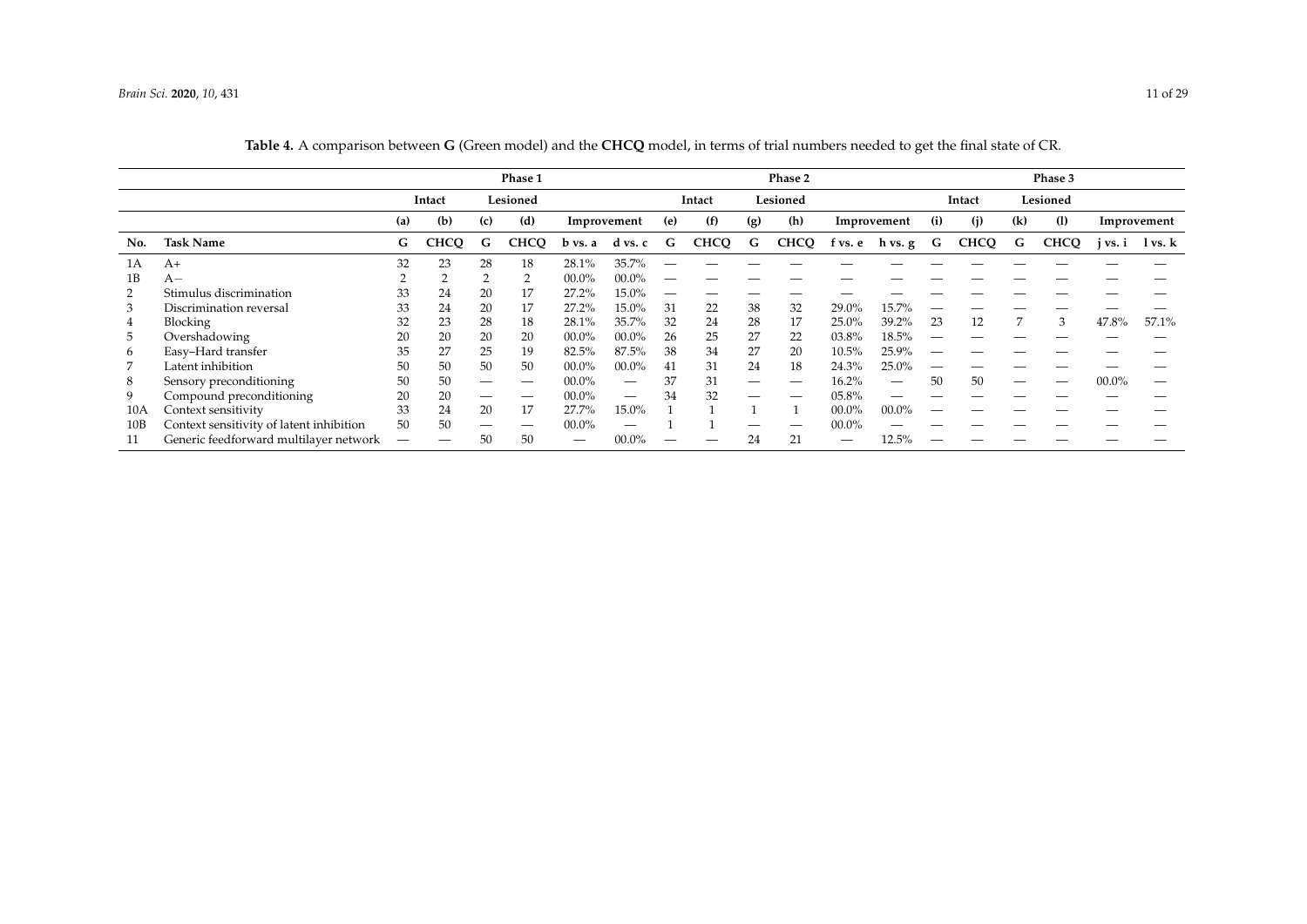<span id="page-12-0"></span>Similarly, Figure  $7$  compares the CR of the A+ stimuli for both intact and lesioned systems obtained by the CHCQ and the model of Moustafa et al. Clearly, our model can complete learning efficiently, directly, and quickly. In addition, the CR of the lesioned system was still more quickly obtained than that of the intact system, as confirmed by the experiments of [\[28–](#page-27-14)[32\]](#page-27-15).



**Figure 7.** <A+> task for both intact and lesioned systems.

#### *3.2. Stimulus Discrimination*

Similarly to the previous task, the stimulus discrimination task consisted of one phase to discriminate between two different stimuli, but it synchronized the CSs according to their responses to the US. The following CSs, A+ and B− (or <A+, B−>), were simulated for both intact and lesioned systems. Subsequently, the CHCQ model was capable of discriminating the two different CSs due to their CRs, which reached the final states quickly and efficiently, as shown in Figure [8.](#page-12-1)

<span id="page-12-1"></span>

**Figure 8.** Stimulus discrimination learning <A+, B−> for both intact and lesioned systems of CHCQ model.

We note that the CHCQ model not only discriminated the two CSs successfully, but also obtained a quick response in the lesioned system. Moreover, the CRs of both A+ and B− reached their final states by fewer trial numbers than their opposing elements in the intact system. However, learning was accelerated in the lesioned system, which made it more responsive than the intact system, as confirmed by the experiments of [\[33–](#page-27-16)[35\]](#page-28-0). The output CR of the CHCQ model was simulated with noisy and disruptive internal representations to test the stimulus discrimination ability under such conditions.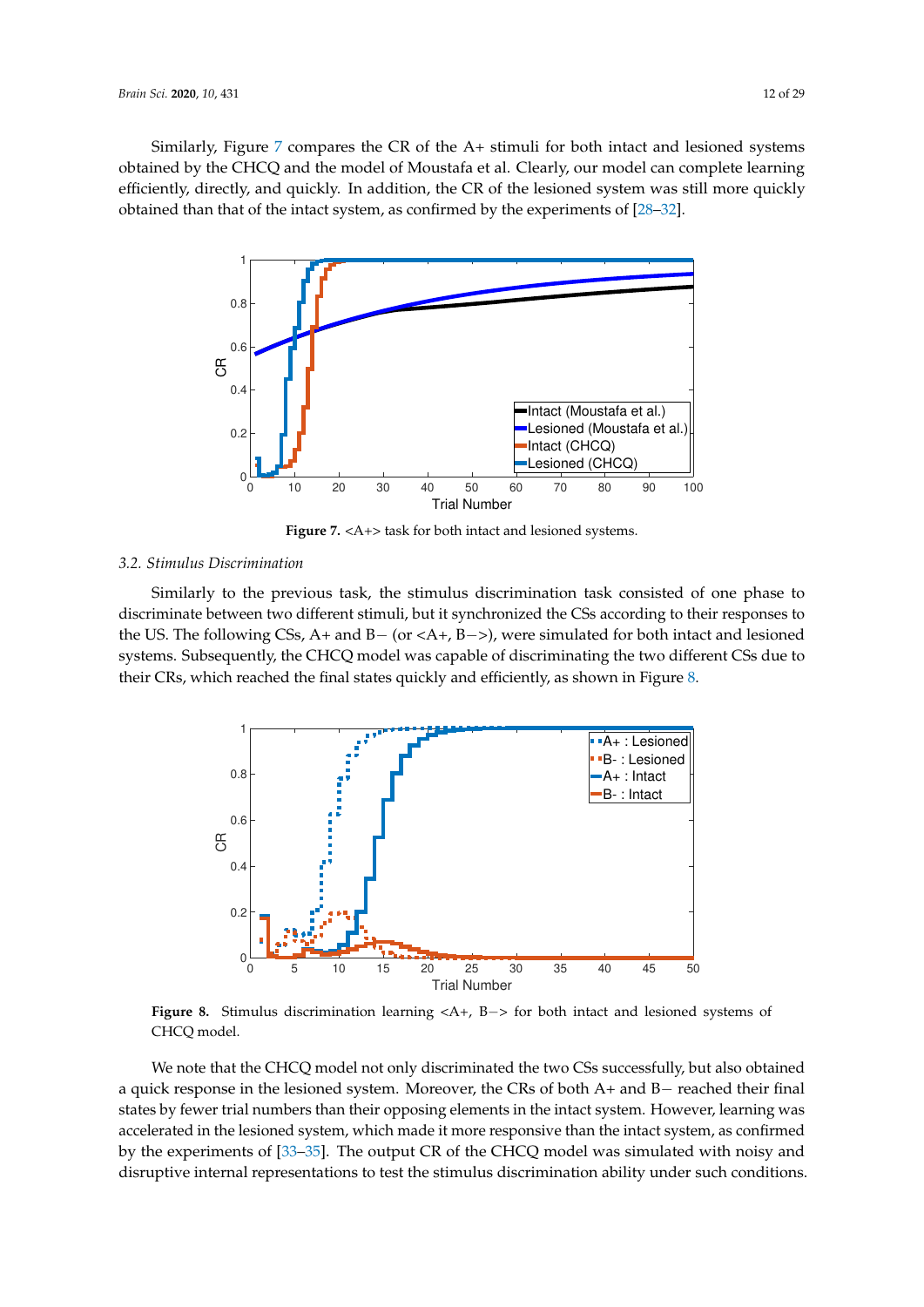<span id="page-13-0"></span>Although the CHCQ model required more trials than for regular discrimination, it discriminated the two different CSs successfully and obtained the desired final state efficiently, as shown in Figure [9.](#page-13-0)



**Figure 9.** Stimulus discrimination task of the CHCQ-disrupted system.

#### *3.3. Discrimination Reversal*

Starting from the concept of the previous task, it is worth studying the reverse effects of the training set on the output CR after discriminating them successfully. Thus, the reverse discrimination task was simulated by first training for stimulus discrimination (<A+, B−>) before beginning the reversal task <A−, B+>.

The intact system was initially trained with an  $\langle A^+, B^- \rangle$  training set, then with  $\langle A^-, B^+ \rangle$ . The results show that discrimination between A and B was completed by fewer trial numbers than the stimulus discrimination task. This indicates that after training the network to differentiate A and B and then doing the reverse, there is an exchange in the CS status and additional learning, which led to getting fewer trial numbers than that in the CS discrimination task, as shown in Figure [10.](#page-13-1)

By performing the same task in the lesioned system, we revealed that the lesioned system learned quicker than the intact system. In contrast to the intact system, the second phase showed a longer response to discriminate the two CSs, as evident in Figure [10.](#page-13-1) However, the CHCQ model's results of this task meet the empirical conclusions of [\[36,](#page-28-1)[37\]](#page-28-2).

<span id="page-13-1"></span>

**Figure 10.** Discrimination reversal for both intact and lesioned systems of CHCQ model.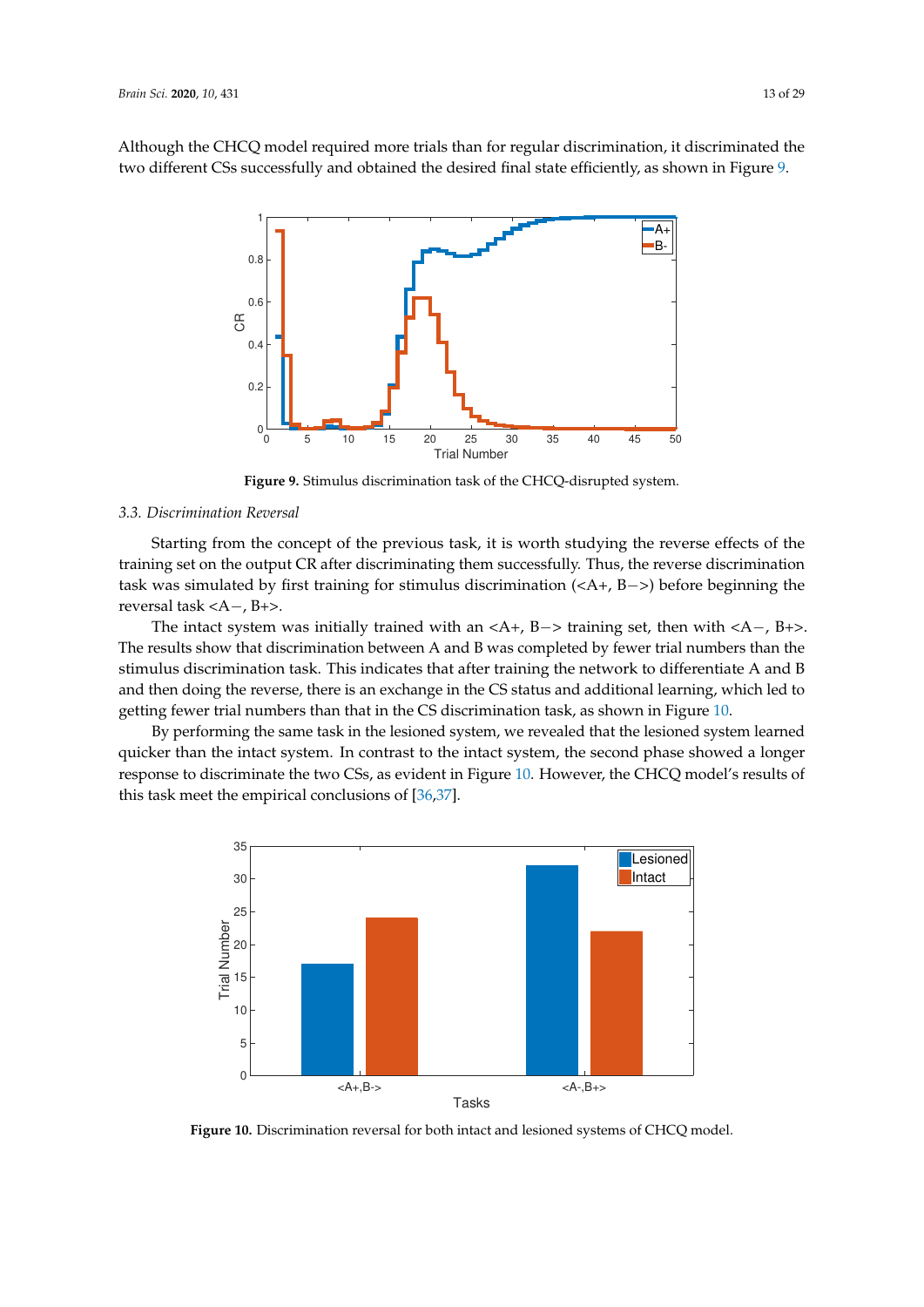#### *3.4. Blocking*

The blocking task consists of three consequent phases: <A+>, <AB+>, and <B−>. The first one exists specifically to initiate the model with a pre-exposure CS. The second phase is a compound of different CSs to block one of them, whereas the last phase is for the blocked CS.

Figure [11](#page-14-0) shows the CR of the final phase of learning in the intact system; which presented the blocking effect due to the prior conditioning in the preceding phases, as confirmed experimentally by [\[38](#page-28-3)[–40\]](#page-28-4). The blocking effect can be eliminated by extending the conditioning of the second phase, which made it longer, as shown in Figure [12](#page-14-1) and confirmed experimentally by [\[38,](#page-28-3)[41,](#page-28-5)[42\]](#page-28-6). Although lesioning the CHCQ model did not affect the output CR, as shown in Figure [13,](#page-15-0) this is supported by the experimental findings of [\[43](#page-28-7)[–45\]](#page-28-8).

<span id="page-14-0"></span>

**Figure 11.** Blocking task for the intact system.

<span id="page-14-1"></span>

**Figure 12.** Extended blocking task for the intact system.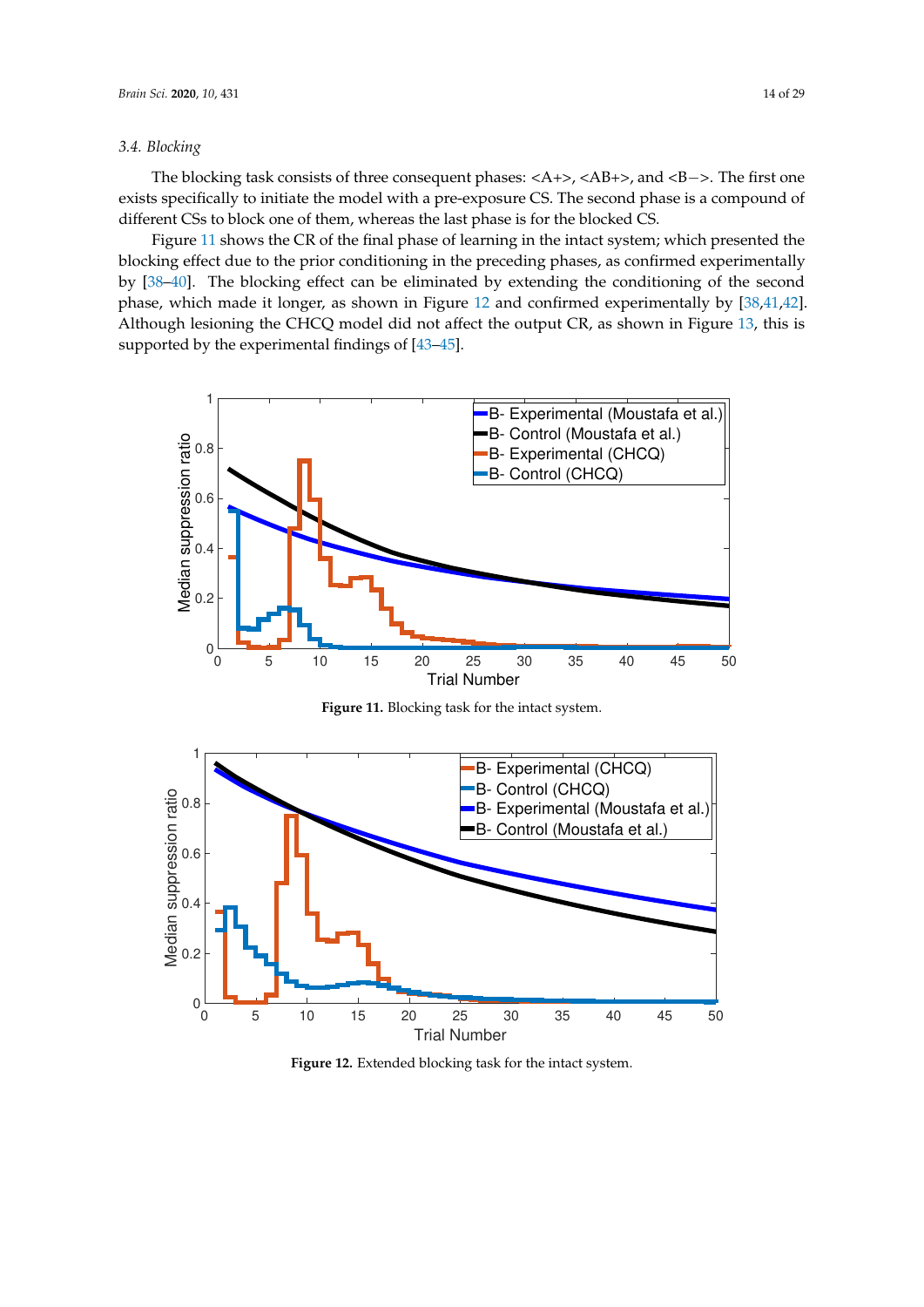<span id="page-15-0"></span>

**Figure 13.** Blocking task for the lesioned system.

## *3.5. Overshadowing*

The overshadowing task consists of only two phases. The first phase is the compound learning of two or more CSs; one of them is more efficient than the other, which produces a remarkable CR despite the rest of the CSs.

However, the model was trained by  $\langle AB+\rangle$  first, then by  $\langle A+\rangle$  and  $\langle B+\rangle$  together. As a result, the intact system performed this task efficiently by simulating A with fewer trial numbers than B after pairing them with the US successfully, as shown in Figure [14](#page-15-1) and confirmed experimentally by [\[46–](#page-28-9)[48\]](#page-28-10).

<span id="page-15-1"></span>

**Figure 14.** Overshadowing task for the intact system.

Similar to its performance in the blocking task, the lesioned system did not affect by the overshadowing, as shown in Figure [15](#page-16-0) and confirmed by [\[43\]](#page-28-7). Expanding the pre-exposure phase could also eliminate the overshadowing effect, as shown in Figure [16,](#page-16-1) which is supported by the experimental findings of [\[49](#page-28-11)[,50\]](#page-28-12).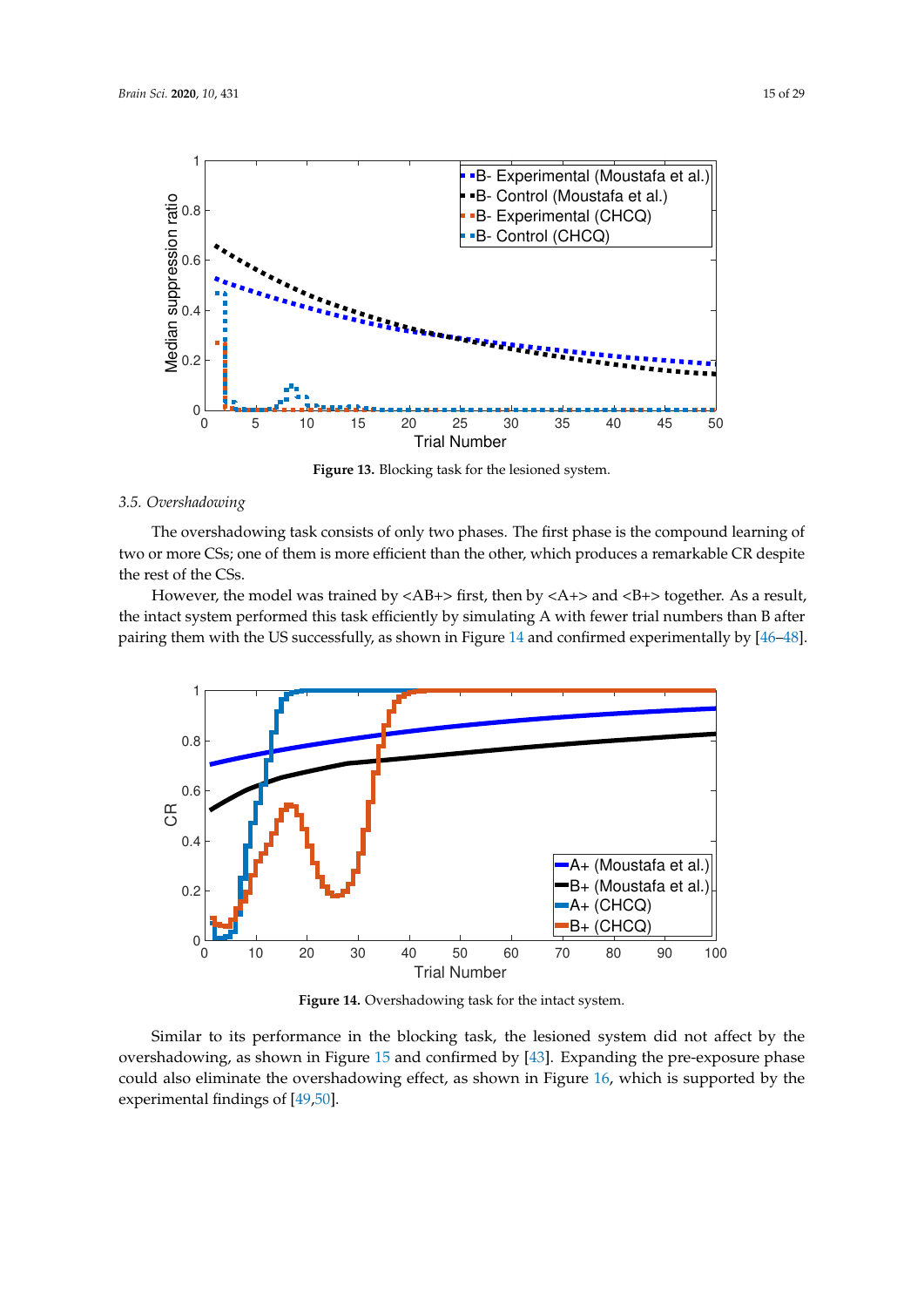<span id="page-16-0"></span>

**Figure 15.** Overshadowing task for the lesioned system.

<span id="page-16-1"></span>

**Figure 16.** Extended overshadowing task for the intact system.

## *3.6. Easy–Hard Transfer*

This task has the same concept of the simple or stimulus discrimination tasks, but is for an input cue with different amplitudes within the range of [0, 1]. Such cues could be heating levels, a spectrum of frequencies, or any related inputs that might have gradient values.

Supposing our model needs to recognize two similar CSs, a stimulus with an amplitude greater than 0.5 is considered as a CS–US paired condition (e.g.,  $\langle A+ \rangle$ ). In contrast, those with a value less than 0.5 are considered to be CS–US unpaired conditions for the same stimulus (e.g.,  $\langle A - \rangle$ ).

We started with an easy task by assigning a stimulus value of 0.9 when a paired condition existed and 0.1 when it did not. Figures [17](#page-17-0) and [18](#page-17-1) show the output CRs of both intact and lesioned systems for the easy transfer task. Likewise, we simulated a harder transfer task by narrowing the difference between the two levels, which were changed to 0.6 and 0.4, respectively.

After training the CHCQ model with a training set of  $, A = 0.1−> \(easy transfer learning\),$ the expected output CRs of the intact and lesioned systems in Figures [17](#page-17-0) and [18](#page-17-1) were approximately similar to the outputs of the stimulus discrimination task shown in Figure [8.](#page-12-1)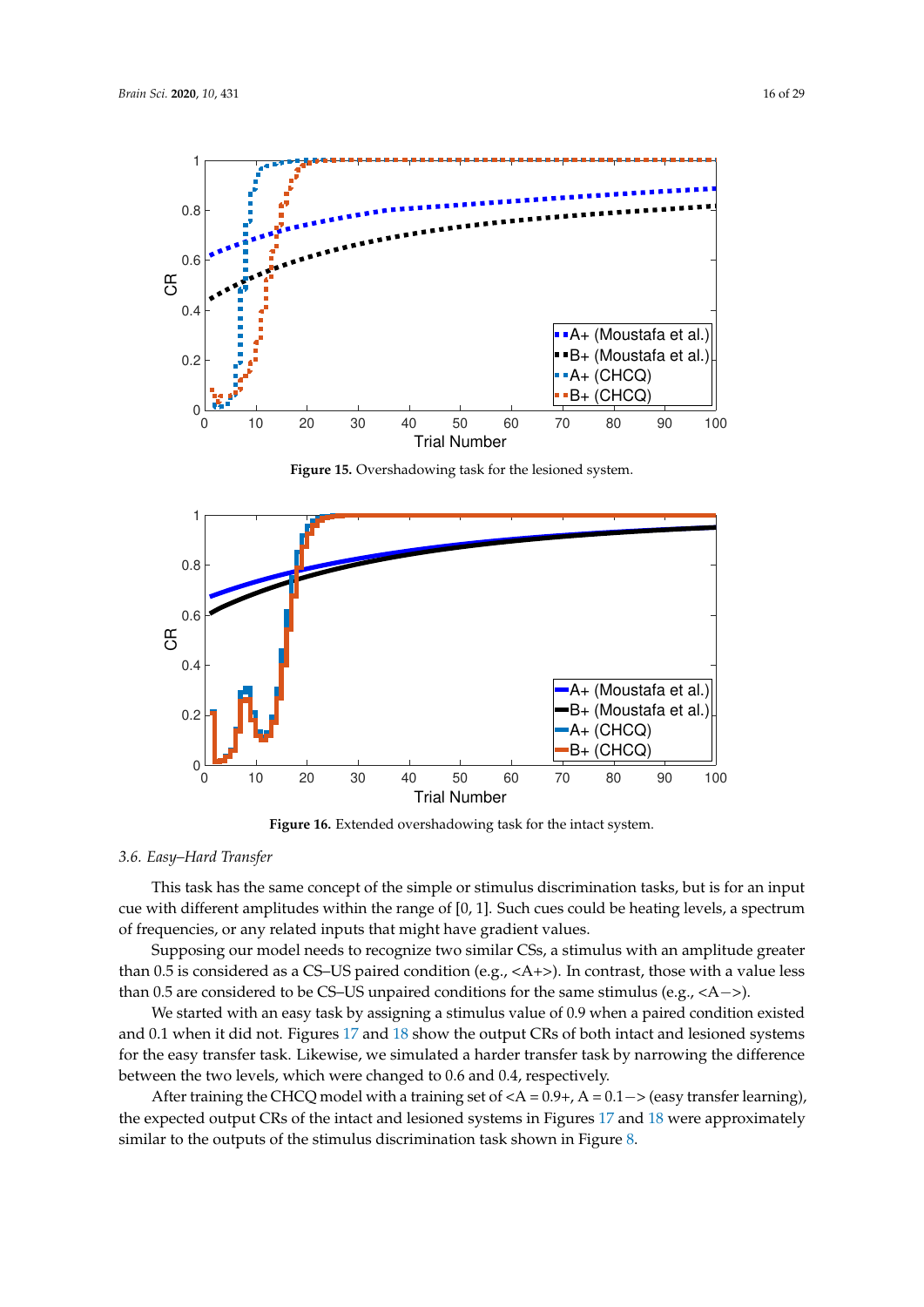<span id="page-17-0"></span>

**Figure 17.** Easy transfer task for the intact system.

<span id="page-17-1"></span>

**Figure 18.** Easy transfer task for the lesioned system.

Both intact and lesioned systems successfully completed the easy transfer stimulus discrimination within a short time or a few trials. In addition, they successfully finished the hard transfer task with a more difficult training set of  $,  \$A = 0.4->\$ , as shown in Figures \[19\]\(#page-18-0\) and \[20,\]\(#page-18-1\) which are$ approximately similar to the outputs in Figure [8.](#page-12-1) Moreover, for this task, Figure [21](#page-18-2) compares the speed and efficiency of the control and experimental results of the CHCQ model with those of the Green model. Generally, the CHCQ model's results for this task are confirmed by the experimental studies of [\[51](#page-28-13)[–57\]](#page-29-0).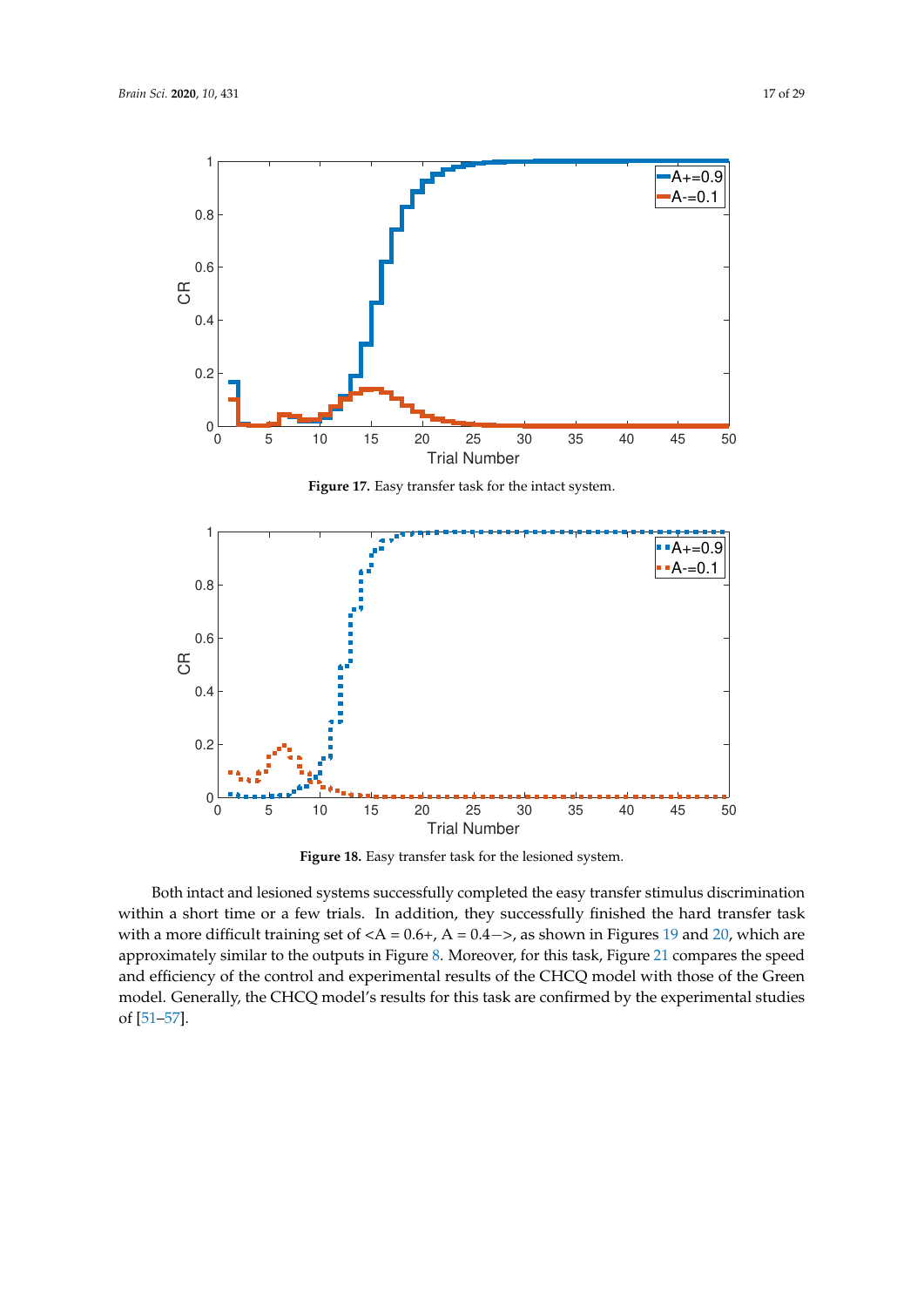<span id="page-18-0"></span>

**Figure 19.** Hard transfer task for the intact system.

<span id="page-18-1"></span>

**Figure 20.** Hard transfer task for the lesioned system.

<span id="page-18-2"></span>

**Figure 21.** Easy–Hard transfer task of CHCQ model compared with the model of Moustafa et al.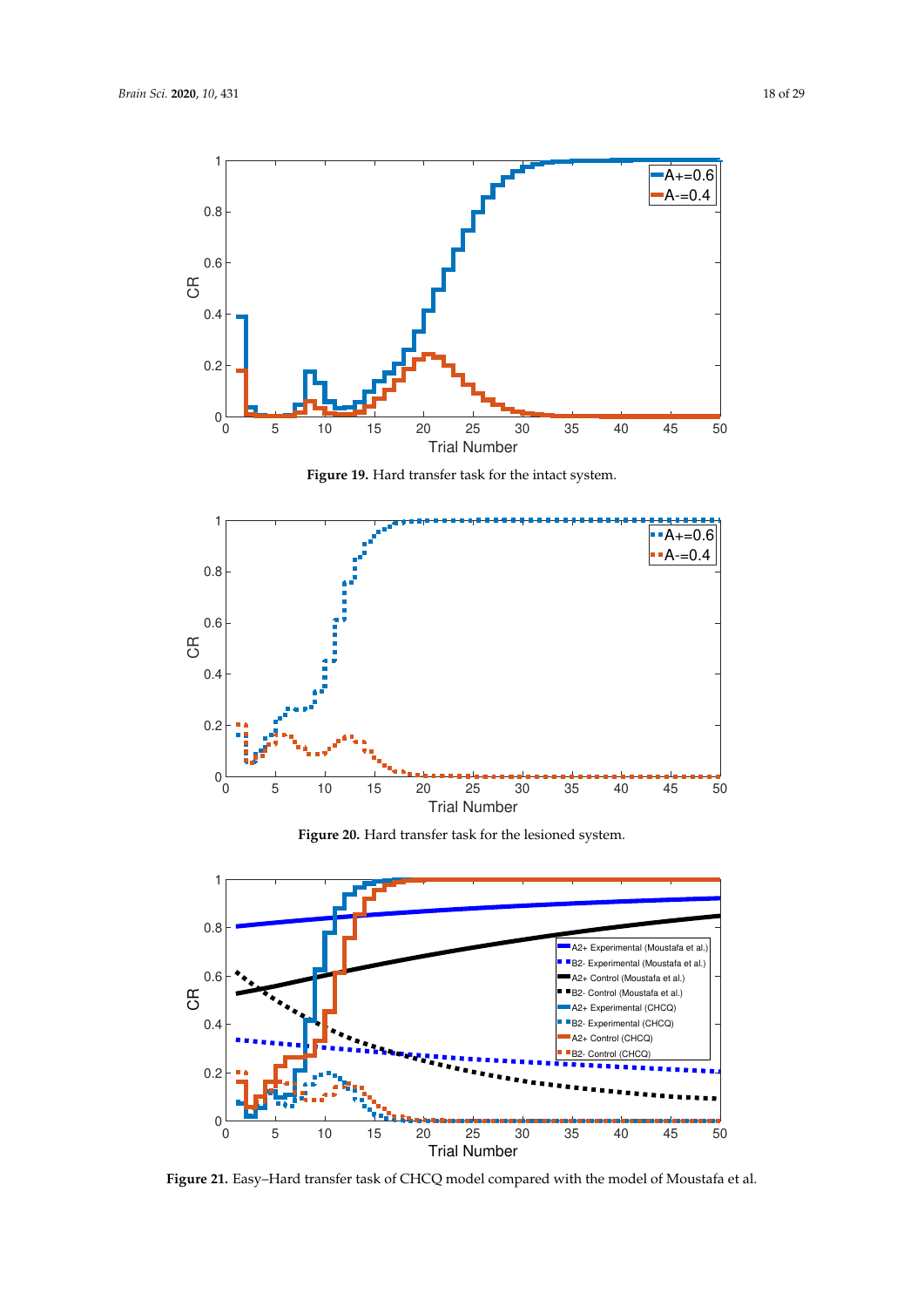## *3.7. Latent Inhibition*

The latent inhibition task consists of two learning phases, which are an unreinforced pre-exposure (<A−>) followed by CS–US pairing phase (<A+>). Figure [22](#page-19-0) shows the output CRs of the intact system for both A+ learning with and without pre-exposure to <A−>. Lesioning the model did not affect the output CR of the second phase after the pre-exposure at the beginning, as shown in Figure [23.](#page-19-1) All of these results were confirmed experimentally by [\[58–](#page-29-1)[60\]](#page-29-2).

<span id="page-19-0"></span>

<span id="page-19-1"></span>**Figure 22.** Latent inhibition task for the intact system of CHCQ model with and without a pre-exposure.



**Figure 23.** Latent inhibition task for the lesioned system of CHCQ model with and without a pre-exposure.

Figures [24](#page-20-0) and [25](#page-20-1) show the CRs of the second phase for both intact and lesioned systems, respectively, and compares them with the results obtained by the Green model. Clearly, the CR response of the CHCQ model took fewer trial numbers and reached the final state directly. Moreover, it was confirmed that the lesioned CR results required fewer trial numbers than those in the intact system.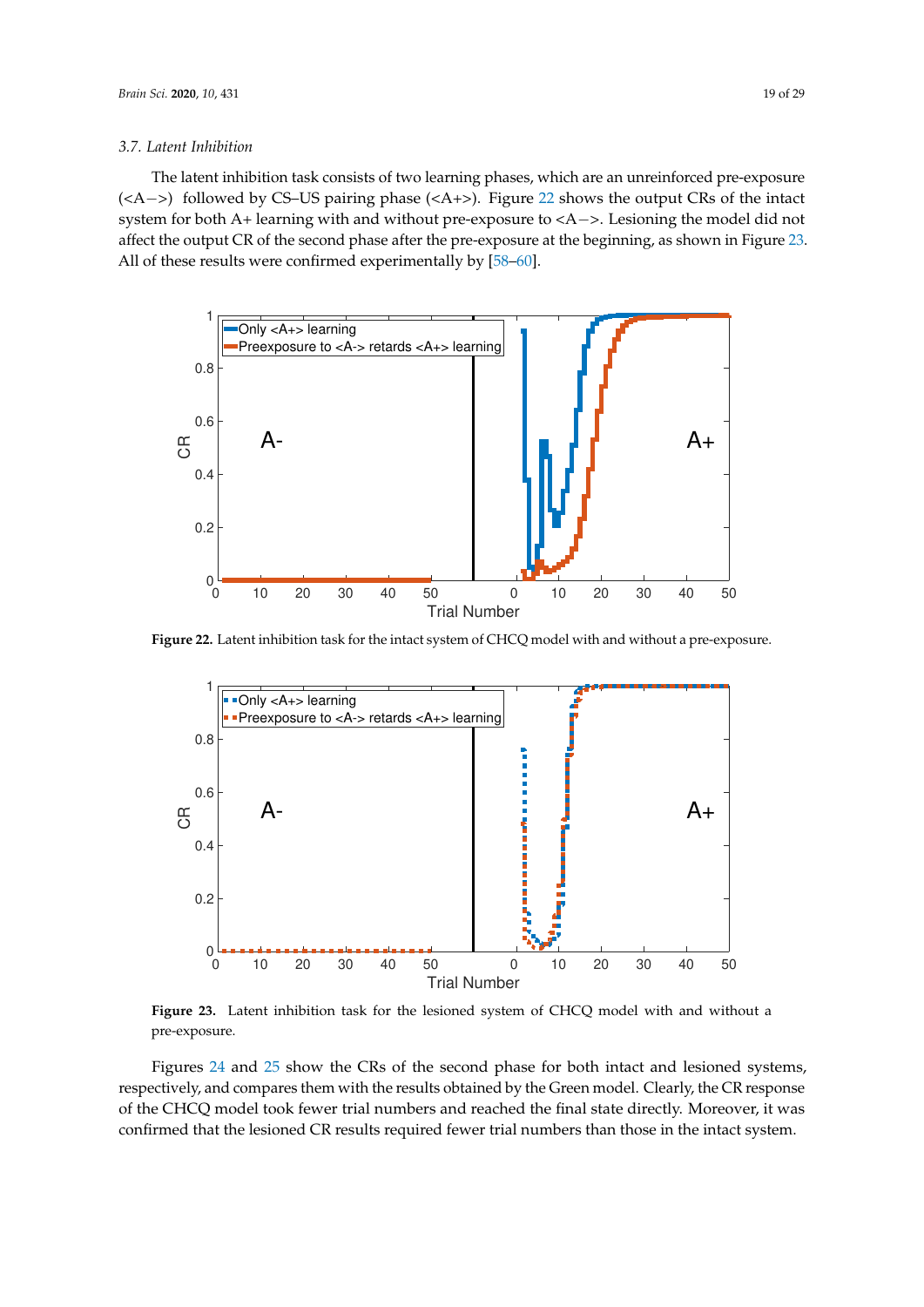<span id="page-20-0"></span>

**Figure 24.** Latent inhibition task for the intact system.

<span id="page-20-1"></span>

**Figure 25.** Latent inhibition task for the lesioned system.

## *3.8. Generic Feedforward Multilayer Network*

As mentioned in the latent inhibition task, lesioning the model did not affect the output CR. To prove that, the CHCQ output of the lesioned system has been compared with the generic multilayer feedforward supervised network [\[61\]](#page-29-3).

As shown in Figure [26,](#page-21-0) the CHCQ model successfully obtained the desired output. Additionally, the CHCQ output showed a similar response to the output of the generic feedforward network regardless of the pretraining phase at the beginning.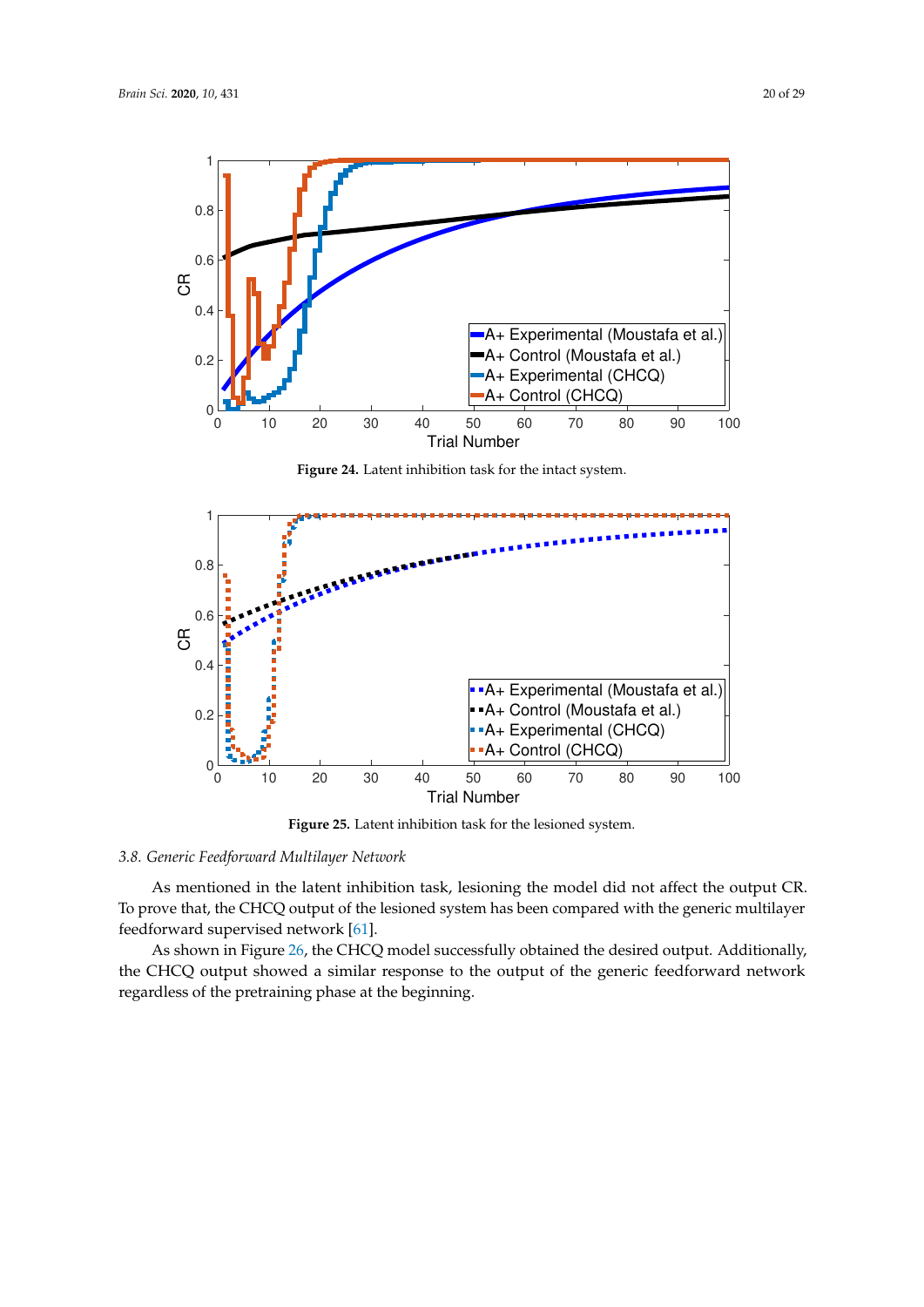<span id="page-21-0"></span>

**Figure 26.** Generic feedforward multilayer network compared to the CHCQ lesioned system.

## *3.9. Sensory Preconditioning*

We simulated this task by combining two CSs, let us say A with B, and pairing them in the same training phase <AB−>. Later in the second phase, a conditioned process was applied to predict the US by A only as the <A+> training set. Finally, the second phase conditioning was strengthened by the <B−> training phase to distinguish the effect of the <A+> training set.

Figure [27](#page-21-1) shows the output CRs of all three phases, as confirmed by [\[62](#page-29-4)[–69\]](#page-29-5). The effect of preconditioning on the CR value of the last trial in the third phase is clear. Figure [28](#page-22-0) specifically shows the CR of the last phase. However, lesioning the CHCQ model had no effect on the sensory preconditioning task, as shown in Figure [29](#page-22-1) and confirmed by [\[45](#page-28-8)[,70\]](#page-29-6).

<span id="page-21-1"></span>

**Figure 27.** All three phases of sensory preconditioning task for the intact system of the CHCQ.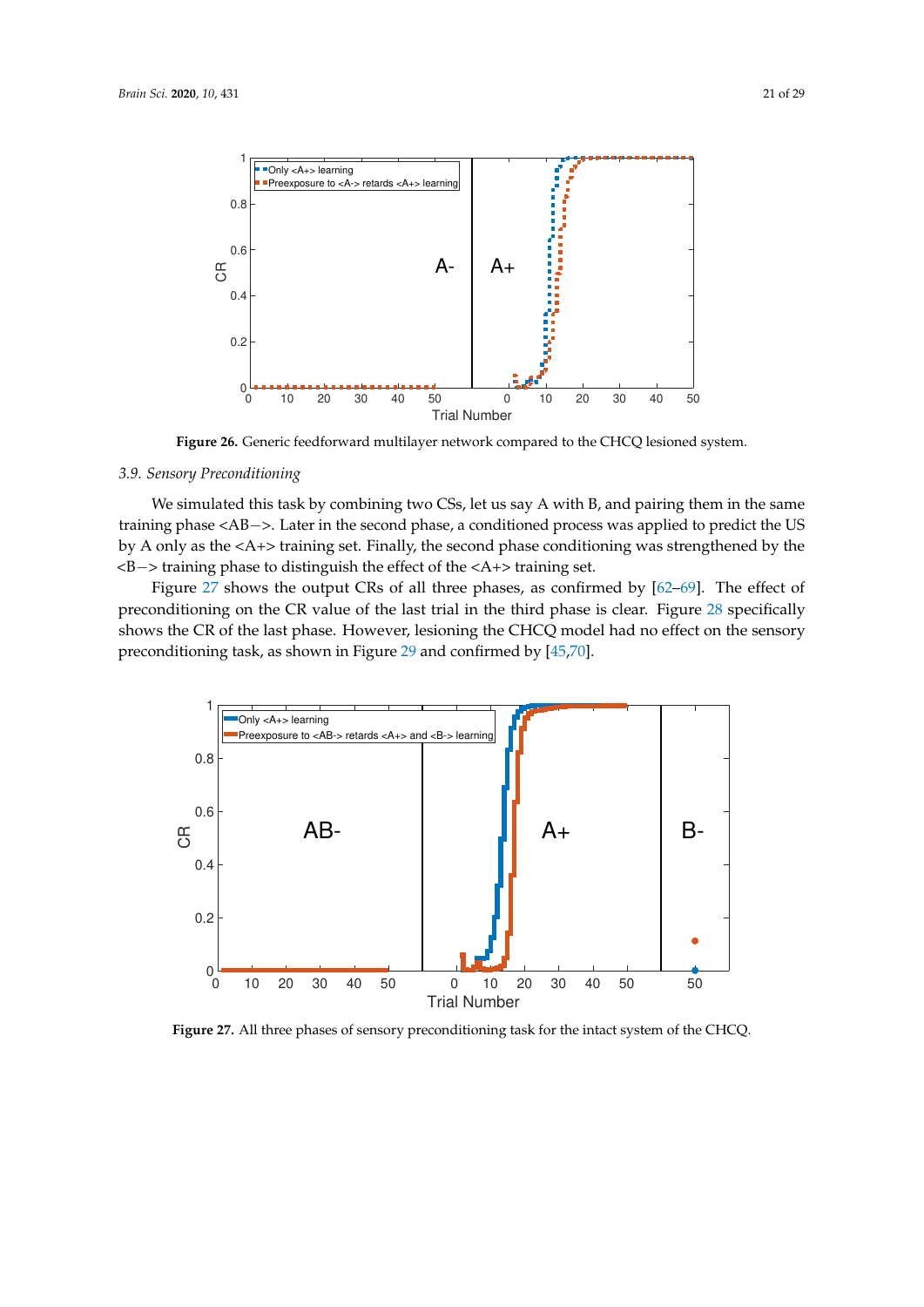<span id="page-22-0"></span>

**Figure 28.** The response of the last phase of sensory preconditioning task for the intact system.

<span id="page-22-1"></span>

**Figure 29.** The response of the last phase of sensory preconditioning task for the lesioned system.

#### *3.10. Compound Preconditioning*

The compound preconditioning task was simulated in the intact system by compounding the second and third phases of the sensory preconditioning task and integrating them together in the second phase. It became more difficult for the model to discriminate A and B in this task. Figure [30](#page-23-0) shows how much longer the compound discrimination needed without the preconditioning phase. Although the task took relatively longer to complete, the proposed model took fewer trial numbers than that of Moustafa et al., as shown in Figure [31.](#page-23-1) In addition, as in the previous task, lesioning the CHCQ model had no effect on the compound preconditioning task. Generally, the results of the compound preconditioning task have been confirmed by the experimental research of [\[68](#page-29-7)[,69](#page-29-5)[,71\]](#page-29-8).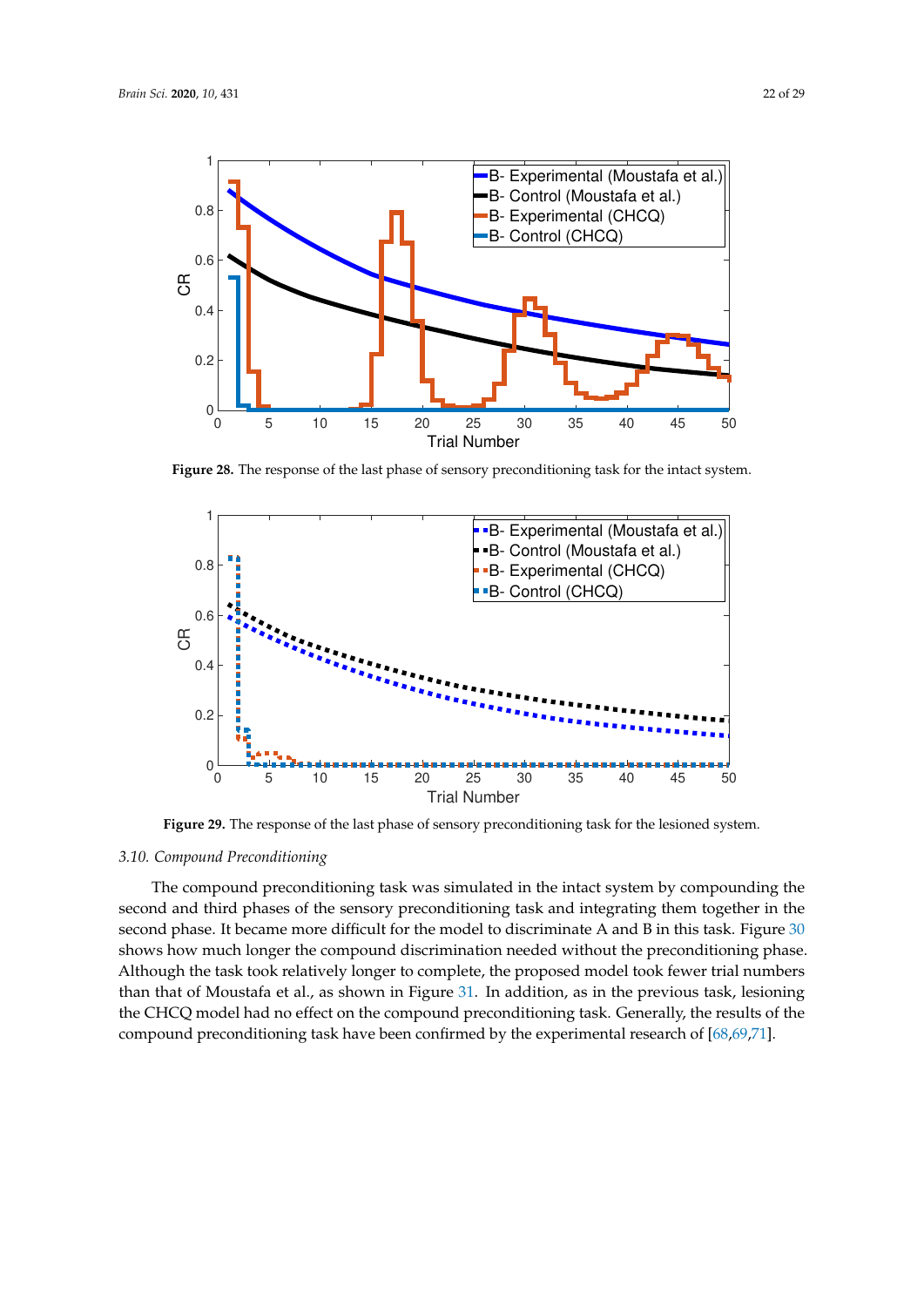<span id="page-23-0"></span>

**Figure 30.** Two phases of compound preconditioning task for the intact system of CHCQ.

<span id="page-23-1"></span>

Figure 31. Only the last phase of compound preconditioning task for the intact system.

## *3.11. Context Sensitivity*

The context of the input cue was changed after a number of training trials by shifting its value randomly to obtain a different context in the second phase. As a result, the context shifting task slowed the learning in the intact system without affecting the speed of the lesioned one, as shown in Figure [32.](#page-24-0) Subsequently, the output CR values shown in Figure [33](#page-24-1) prove that the CHCQ model behaved more efficiently. Figure [34](#page-24-2) shows the effect of expanding the first phase training number, which abolished the context sensitivity effect. All of these results have been confirmed by the experimental research of [\[72](#page-29-9)[–75\]](#page-29-10).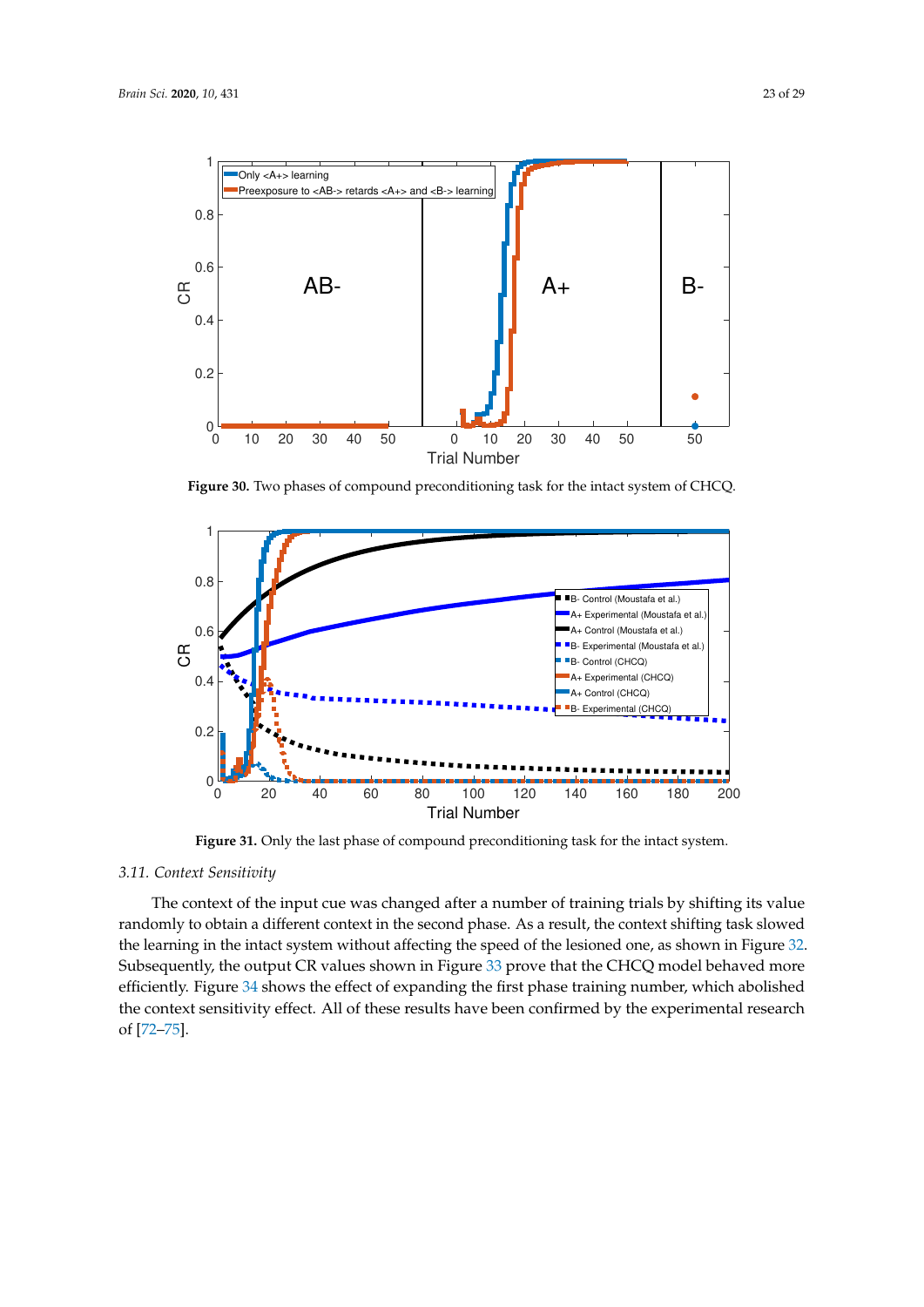<span id="page-24-0"></span>

**Figure 32.** Context sensitivity task for both intact and lesioned systems of the CHCQ model.

<span id="page-24-1"></span>

<span id="page-24-2"></span>**Figure 33.** Context sensitivity task for the intact system of the last and first trial values of the two phases, respectively.



**Figure 34.** Extended context sensitivity task for the intact system.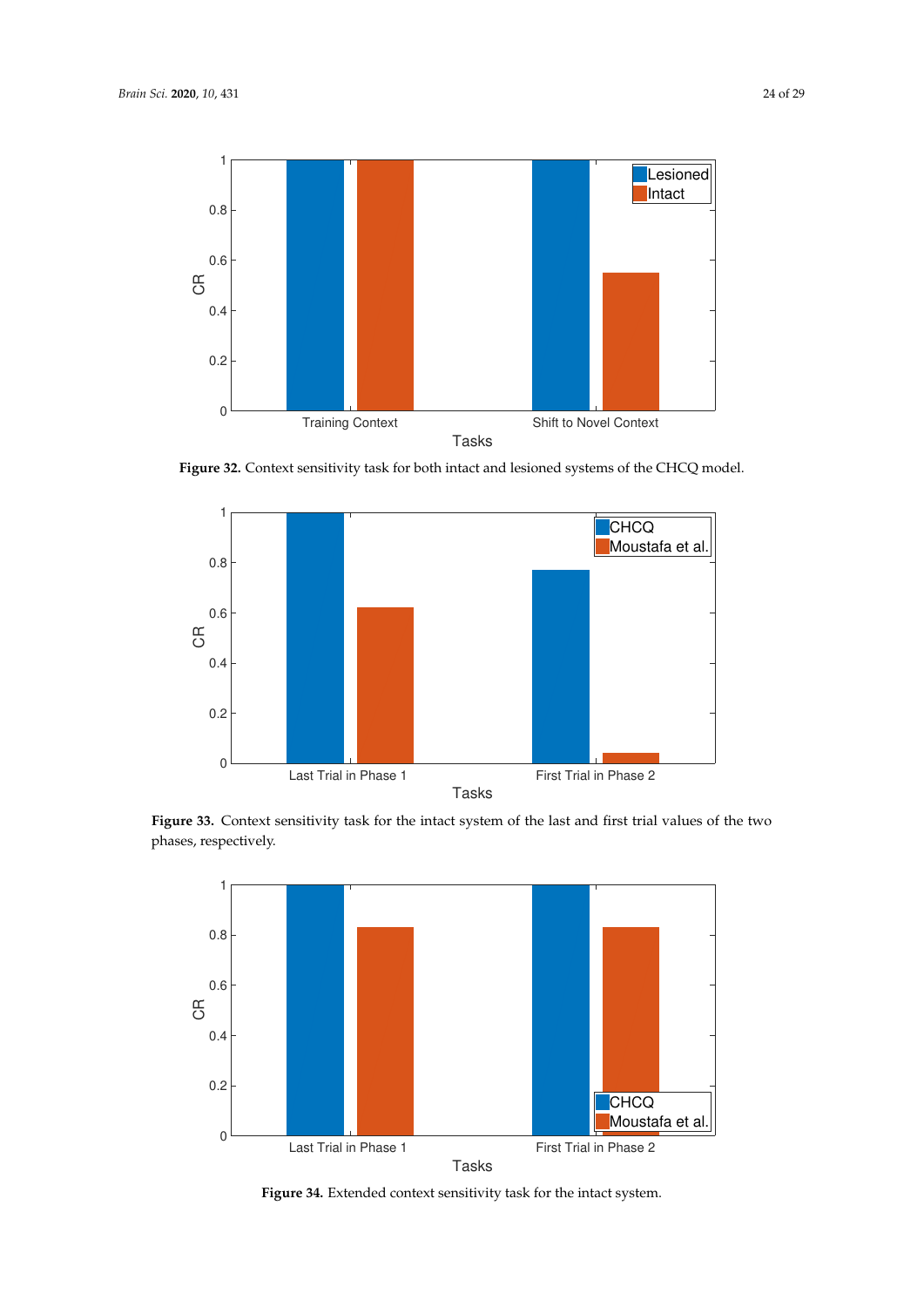In addition, the CR response was affected, simulating the context sensitivity of the latent inhibition in the intact system. The context sensitivity reduces the learning behavior of the acquisition phase that increases the predicted CR value in the first trial of the second phase, as shown in Figure [35.](#page-25-0)

<span id="page-25-0"></span>

**Figure 35.** Context shift due to latent inhibition task for the intact system.

## **4. Conclusions**

In this paper, we proposed the adaptive CHCQ model shown in Figures [2](#page-5-0) and [3.](#page-6-0) The CHCQ model is the first computational model which uses quantum computation techniques for simulating biological paradigms of classical conditioning. The CHCQ model consists of two main parts: a hippocampal region, represented as an AQNN; and a cortical region, represented as an ASLFFQNN. The AQNN uses quantum instar and outstar learning algorithms to update the weights and QNN circuit parameters to generate the internal representations that are adaptively forwarded to the internal layer of the ASLFFQNN. The ASLFFQNN uses the instar learning algorithm in the input layer and the Widrow–Hoff learning algorithm in the upper layer to update the weights and QNN circuit parameters. The CHCQ model was shown to simulate all the biological paradigms listed in Table [1](#page-3-0) successfully with a very efficient and rapid output CR. The quantum circuit provides computational speedup over the ANNs in classical conditioning simulations. The convincing parallel computing features provide an advantage to QNN over ANN.

However, the results presented notable enhancements approved by experimental studies for various tasks that outperform the previously published models. A comparison of the CHCQ model with **M1** (Gluck/Myers model) [\[21\]](#page-27-8), **M2** (Mustafa et al. model) [\[22\]](#page-27-9), and **G** (Green model) [\[20\]](#page-27-7) showed that the CHCQ model has a fast and reliable output CR. Table [2](#page-10-0) shows that all the CRs of the CHCQ model reached the final desired states directly after fewer trials than were needed by Gluck/Myers model. Similarly, Table [3](#page-10-1) proves that the CHCQ model takes even fewer trial numbers than that of Moustafa et al. Moreover, the CHCQ model completed all of its tasks with more reliable results and more quickly than the Green model, as shown in Table [4.](#page-11-0) It is worth mentioning that the multiphase learning paradigms of the CHCQ model have no improvement in the first phase as compared to the other models as long as the first phase of such tasks acts as a pre-exposure phase, which takes a similar period in other models.

Our future work will be about building a quantum controller for getting more stable output CRs using delay matching to sample task theory.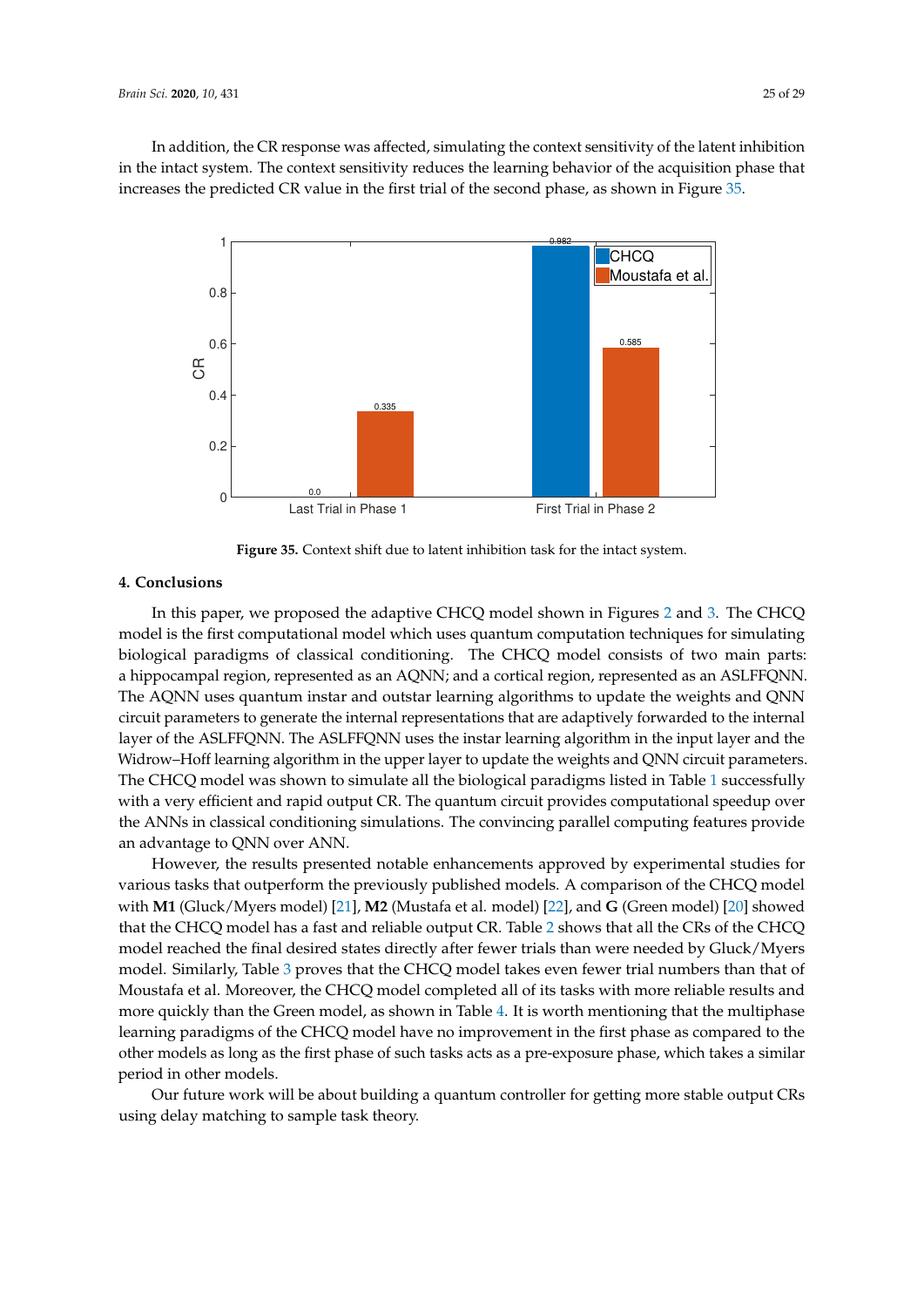**Author Contributions:** Conceptualization, M.K. and J.W.; methodology, M.K., J.W., and T.M.A.; software, M.K.; validation, M.K. and J.W.; formal analysis, M.K. and J.W.; investigation, M.K. and T.A; resources, M.K., T.A., and A.A.M.; data curation, M.K., T.A., and A.A.M.; writing—original draft preparation, M.K.; writing—review and editing, M.K., J.W., and A.A.M.; visualization, M.K. and J.W.; supervision, J.W.; project administration, J.W., Q.Z. and R.X.; funding acquisition, J.W., Q.Z., and R.X. All authors have read and agreed to the published version of the manuscript.

**Funding:** This work was supported in part by the National Key R&D Program of China (2017YFB1300400), and in part by the Science and Technology Project of Zhejiang Province (2019C01043).

**Conflicts of Interest:** The authors declare no conflict of interest.

## **Abbreviations**

The following abbreviations are used in this manuscript:

| <b>CHCQ</b>     | Cortico-hippocampal computational quantum                |
|-----------------|----------------------------------------------------------|
| <b>ANNs</b>     | artificial neural networks                               |
| CS.             | Conditioned stimulus                                     |
| <b>US</b>       | Unconditioned stimulus                                   |
| CR.             | Conditioned response                                     |
| <b>QNN</b>      | Quantum neural network                                   |
| <b>ASLFFQNN</b> | Adaptive single-layer feedforward quantum neural network |
| <b>AQNN</b>     | Autoencoder quantum neural network                       |
| I               | Input layer                                              |
| H               | Hidden layer                                             |
| $\Omega$        | Output layer                                             |
| qubit           | Ouantum bit                                              |

## **References**

- <span id="page-26-0"></span>1. Daskin, A. A quantum implementation model for artificial neural networks. *Quanta* **2018**, *7*, 7–18. [\[CrossRef\]](http://dx.doi.org/10.12743/quanta.v7i1.65)
- <span id="page-26-1"></span>2. Liu, C.Y.; Chen, C.; Chang, C.T.; Shih, L.M. Single-hidden-layer feed-forward quantum neural network based on Grover learning. *Neural Netw.* **2013**, *45*, 144–150. [\[CrossRef\]](http://dx.doi.org/10.1016/j.neunet.2013.02.012) [\[PubMed\]](http://www.ncbi.nlm.nih.gov/pubmed/23545155)
- <span id="page-26-2"></span>3. Lukac, M.; Abdiyeva, K.; Kameyama, M. CNOT-Measure Quantum Neural Networks. In Proceedings of the 2018 IEEE 48th International Symposium on Multiple-Valued Logic (ISMVL), Linz, Austria, 16–18 May 2018; pp. 186–191.
- <span id="page-26-3"></span>4. Li, F.; Xiang, W.; Wang, J.; Zhou, X.; Tang, B. Quantum weighted long short-term memory neural network and its application in state degradation trend prediction of rotating machinery. *Neural Netw.* **2018**, *106*, 237–248. [\[CrossRef\]](http://dx.doi.org/10.1016/j.neunet.2018.07.004)
- <span id="page-26-4"></span>5. Janson, N.B.; Marsden, C.J. Dynamical system with plastic self-organized velocity field as an alternative conceptual model of a cognitive system. *Sci. Rep.* **2017**, *7*, 1–15. [\[CrossRef\]](http://dx.doi.org/10.1038/s41598-017-16994-y) [\[PubMed\]](http://www.ncbi.nlm.nih.gov/pubmed/29208976)
- <span id="page-26-5"></span>6. Kriegeskorte, N.; Douglas, P. Cognitive computational neuroscience. *Nat. Neurosci.* **2018**, *21*, 1148–1160. [\[CrossRef\]](http://dx.doi.org/10.1038/s41593-018-0210-5)
- <span id="page-26-6"></span>7. Liu, X.; Liu, W.; Liu, Y.; Wang, Z.; Zeng, N.; Alsaadi, F.E. A survey of deep neural network architectures and their applications. *Neurocomputing* **2017**, *234*, 11–26. [\[CrossRef\]](http://dx.doi.org/10.1016/j.neucom.2016.12.038)
- <span id="page-26-7"></span>8. da Silva, A.J.; Ludermir, T.B.; de Oliveira, W.R. Quantum perceptron over a field and neural network architecture selection in a quantum computer. *Neural Netw.* **2016**, *76*, 55–64. [\[CrossRef\]](http://dx.doi.org/10.1016/j.neunet.2016.01.002)
- <span id="page-26-8"></span>9. Altaisky, M.V.; Zolnikova, N.N.; Kaputkina, N.E.; Krylov, V.A.; Lozovik, Y.E.; Dattani, N.S. Entanglement in a quantum neural network based on quantum dots. *Photonics Nanostruct. Appl.* **2017**, *24*, 24–28. [\[CrossRef\]](http://dx.doi.org/10.1016/j.photonics.2017.02.001)
- <span id="page-26-9"></span>10. Deutsch, D. Quantum Computational Networks. *Proc. R. Soc. Lond. Ser. A Math. Phys. Sci.* **1989**, *425*, 73–90.
- <span id="page-26-10"></span>11. Shor, P.W. Polynomial-time algorithms for prime factorization and discrete logarithms on a quantum computer. *SIAM J. Comput.* **1997**, *26*, 1484–1509. [\[CrossRef\]](http://dx.doi.org/10.1137/S0097539795293172)
- <span id="page-26-11"></span>12. Grover, L. A fast quantum mechanical algorithm for database search. In Proceedings of the Twenty-Eighth Annual ACM Symposium on Theory of Computing, STOC '96, Philadelphia, PA, USA, 22–24 May 1996; Volume 129452, pp. 212–219.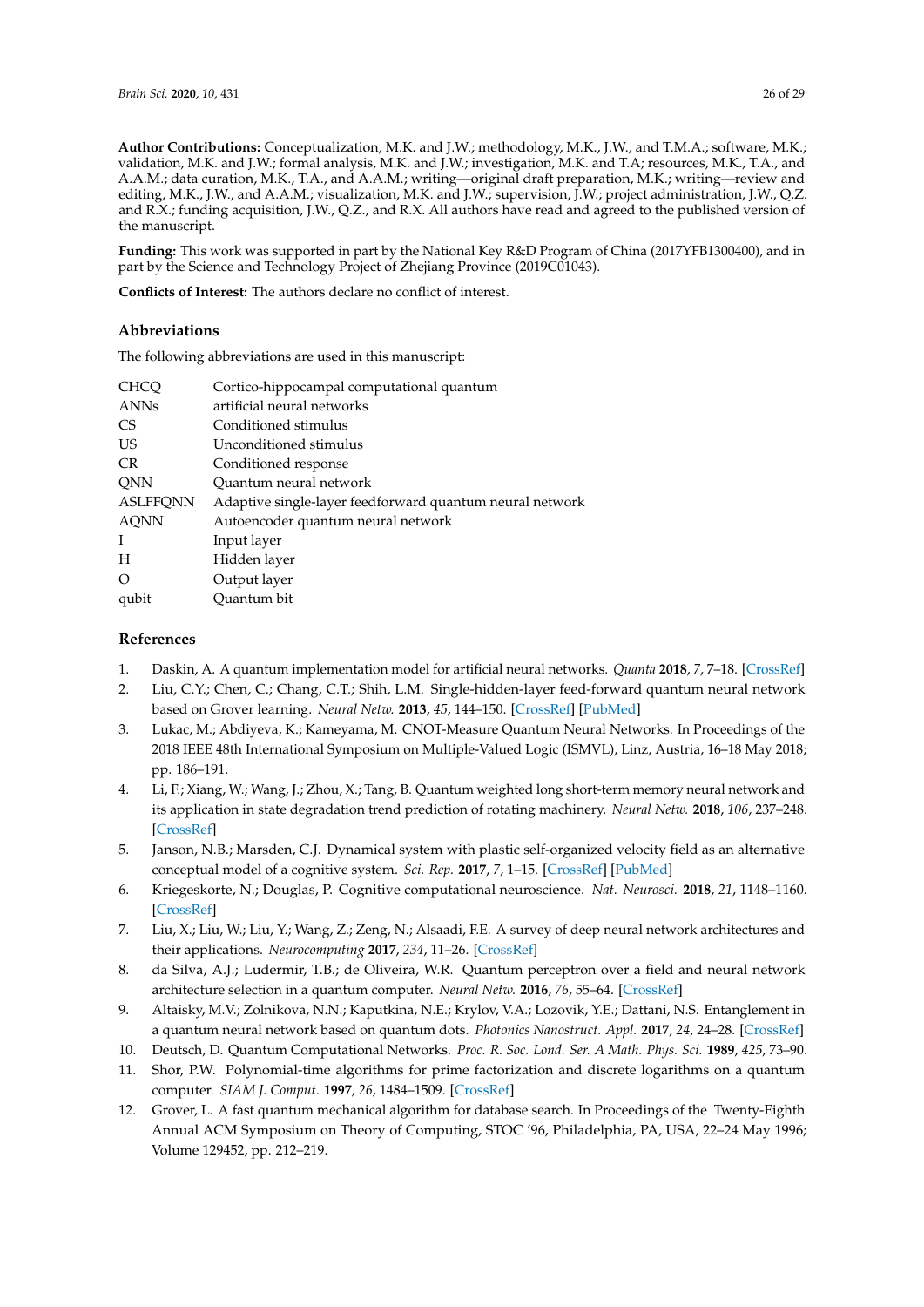- <span id="page-27-0"></span>13. Altaisky, M.V.; Zolnikova, N.N.; Kaputkina, N.E.; Krylov, V.A.; Lozovik, Y.E.; Dattani, N.S. Decoherence and Entanglement Simulation in a Model of Quantum Neural Network Based on Quantum Dots. In *EPJ Web of Conferences*; EDP Sciences: Les Ulis, France, 2016; Volume 108, p. 2006.
- <span id="page-27-1"></span>14. Clark, T.; Murray, J.S.; Politzer, P. A perspective on quantum mechanics and chemical concepts in describing noncovalent interactions. *Phys. Chem. Chem. Phys.* **2018**, *2*, 376–382. [\[CrossRef\]](http://dx.doi.org/10.1039/C8CP06786D) [\[PubMed\]](http://www.ncbi.nlm.nih.gov/pubmed/30484786)
- <span id="page-27-2"></span>15. Ganjefar, S.; Tofighi, M.; Karami, H. Fuzzy wavelet plus a quantum neural network as a design base for power system stability enhancement. *Neural Netw.* **2015**, *71*, 172–181. [\[CrossRef\]](http://dx.doi.org/10.1016/j.neunet.2015.07.010) [\[PubMed\]](http://www.ncbi.nlm.nih.gov/pubmed/26363960)
- <span id="page-27-3"></span>16. Cui, Y.; Shi, J.; Wang, Z. Complex Rotation Quantum Dynamic Neural Networks (CRQDNN) using Complex Quantum Neuron (CQN): Applications to time series prediction. *Neural Netw.* **2015**, *71*, 11–26. [\[CrossRef\]](http://dx.doi.org/10.1016/j.neunet.2015.07.013) [\[PubMed\]](http://www.ncbi.nlm.nih.gov/pubmed/26277609)
- <span id="page-27-4"></span>17. Gandhi, V.; Prasad, G.; Coyle, D.; Behera, L.; McGinnity, T.M. Evaluating Quantum Neural Network filtered motor imagery brain-computer interface using multiple classification techniques. *Neurocomputing* **2015**, *170*, 161–167. [\[CrossRef\]](http://dx.doi.org/10.1016/j.neucom.2014.12.114)
- <span id="page-27-5"></span>18. Schuld, M.; Sinayskiy, I.; Petruccione, F. The quest for a Quantum Neural Network. *Quantum Inf. Process.* **2014**, *13*, 2567–2586. [\[CrossRef\]](http://dx.doi.org/10.1007/s11128-014-0809-8)
- <span id="page-27-6"></span>19. Takahashi, K.; Kurokawa, M.; Hashimoto, M. Multi-layer quantum neural network controller trained by real-coded genetic algorithm. *Neurocomputing* **2014**, *134*, 159–164. [\[CrossRef\]](http://dx.doi.org/10.1016/j.neucom.2012.12.073)
- <span id="page-27-7"></span>20. Khalid, M.; Wu, J.; Ali, T.M.; Moustafa, A.A.; Zhu, Q.; Xiong, R. Green model to adapt classical conditioning learning in the hippocampus. *Neuroscience* **2019**. [\[CrossRef\]](http://dx.doi.org/10.1016/j.neuroscience.2019.11.021)
- <span id="page-27-8"></span>21. Gluck, M.A.; Myers, C.E. Hippocampal mediation of stimulus representation: A computational theory. *Hippocampus* **1993**, *3*, 491–516. [\[CrossRef\]](http://dx.doi.org/10.1002/hipo.450030410)
- <span id="page-27-9"></span>22. Moustafa, A.A.; Myers, C.E.; Gluck, M.A. A neurocomputational model of classical conditioning phenomena: A putative role for the hippocampal region in associative learning. *Brain Res.* **2009**, *1276*, 180–195. [\[CrossRef\]](http://dx.doi.org/10.1016/j.brainres.2009.04.020)
- <span id="page-27-10"></span>23. Grossberg, S. Embedding fields: A theory of learning with physiological implications. *J. Math. Psychol.* **1969**, *6*, 209–239. [\[CrossRef\]](http://dx.doi.org/10.1016/0022-2496(69)90003-0)
- <span id="page-27-11"></span>24. Widrow, B.; Hoff, M.E. Adaptive Switching Circuits. In Proceedings of the 1960 IRE WESCON Convention Record, Los Angeles, CA, USA, 23–26 August 1960; Reprinted in *Neurocomputing*; MIT Press: Cambridge, MA, USA, 1988; pp. 96–104.
- <span id="page-27-12"></span>25. Zhu, H.; Paschalidis, I.C.; Hasselmo, M.E. Neural circuits for learning context-dependent associations of stimuli. *Neural Netw.* **2018**, *107*, 48–60. [\[CrossRef\]](http://dx.doi.org/10.1016/j.neunet.2018.07.018) [\[PubMed\]](http://www.ncbi.nlm.nih.gov/pubmed/30177226)
- 26. Kuchibhotla, K.V.; Gill, J.V.; Lindsay, G.W.; Papadoyannis, E.S.; Field, R.E.; Sten, T.A.H.; Miller, K.D.; Froemke, R.C. Parallel processing by cortical inhibition enables context-dependent behavior. *Nat. Neurosci.* **2017**, *20*, 62–71. [\[CrossRef\]](http://dx.doi.org/10.1038/nn.4436) [\[PubMed\]](http://www.ncbi.nlm.nih.gov/pubmed/27798631)
- <span id="page-27-13"></span>27. Newman, S.E.; Nicholson, L.R. The Effects of Context Stimuli on Paired-Associate Learning. *Am. J. Psychol.* **1976**, *89*, 293–301. [\[CrossRef\]](http://dx.doi.org/10.2307/1421412)
- <span id="page-27-14"></span>28. Bliss-Moreau, E.; Moadab, G.; Santistevan, A.; Amaral, D.G. The effects of neonatal amygdala or hippocampus lesions on adult social behavior. *Behav. Brain Res.* **2017**, *322*, 123–137. [\[CrossRef\]](http://dx.doi.org/10.1016/j.bbr.2016.11.052) [\[PubMed\]](http://www.ncbi.nlm.nih.gov/pubmed/28017854)
- 29. Ito, R.; Robbins, T.W.; McNaughton, B.L.; Everitt, B.J. Selective excitotoxic lesions of the hippocampus and basolateral amygdala have dissociable effects on appetitive cue and place conditioning based on path integration in a novel Y-maze procedure. *Eur. J. Neurosci.* **2006**, *23*, 3071–3080. [\[CrossRef\]](http://dx.doi.org/10.1111/j.1460-9568.2006.04883.x)
- 30. Ito, R.; Everitt, B.J.; Robbins, T.W. The hippocampus and appetitive Pavlovian conditioning: Effects of excitotoxic hippocampal lesions on conditioned locomotor activity and autoshaping. *Hippocampus* **2005**, *15*, 713–721. [\[CrossRef\]](http://dx.doi.org/10.1002/hipo.20094) [\[PubMed\]](http://www.ncbi.nlm.nih.gov/pubmed/15906393)
- 31. Eichenbaum, H.; Fagan, A.; Mathews, P.; Cohen, N.J. Hippocampal System Dysfunction and Odor Discrimination Learning in Rats: Impairment or Facilitation Depending on Representational Demands. *Behav. Neurosci.* **1988**, *102*, 331–339. [\[CrossRef\]](http://dx.doi.org/10.1037/0735-7044.102.3.331)
- <span id="page-27-15"></span>32. Schmaltz, L.W.; Theios, J. Acquisition and extinction of a classically conditioned response in hippocampectomized rabbits (Oryctolagus cuniculus). *J. Comp. Physiol. Psychol.* **1972**, *79*, 328–333. [\[CrossRef\]](http://dx.doi.org/10.1037/h0032531)
- <span id="page-27-16"></span>33. Clawson, W.P.; Wright, N.C.; Wessel, R.; Shew, W.L. Adaptation towards scale-free dynamics improves cortical stimulus discrimination at the cost of reduced detection. *PLoS Comput. Biol.* **2017**, *13*, e1005574. [\[CrossRef\]](http://dx.doi.org/10.1371/journal.pcbi.1005574)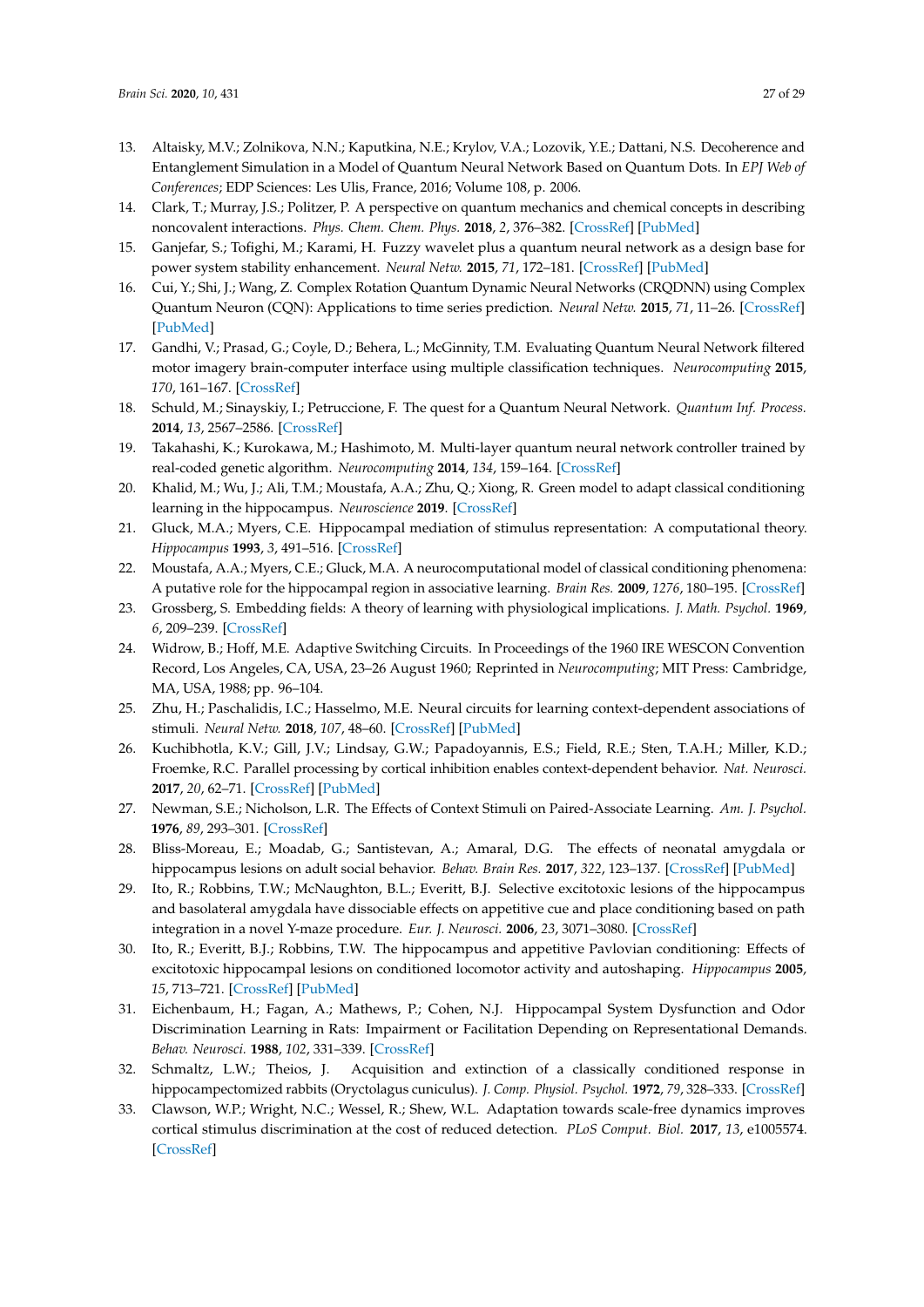- 34. Lonsdorf, T.B.; Haaker, J.; Schümann, D.; Sommer, T.; Bayer, J.; Brassen, S.; Bunzeck, N.; Gamer, M.; Kalisch, R. Sex differences in conditioned stimulus discrimination during context-dependent fear learning and its retrieval in humans: The role of biological sex, contraceptives and menstrual cycle phases. *J. Psychiatry Neurosci.* **2015**, *40*, 368–375. [\[CrossRef\]](http://dx.doi.org/10.1503/jpn.140336)
- <span id="page-28-0"></span>35. Hanggi, E.B.; Ingersoll, J.F. Stimulus discrimination by horses under scotopic conditions. *Behav. Process.* **2009**, *82*, 45–50. [\[CrossRef\]](http://dx.doi.org/10.1016/j.beproc.2009.04.009) [\[PubMed\]](http://www.ncbi.nlm.nih.gov/pubmed/19389464)
- <span id="page-28-1"></span>36. McDonald, R.J.; Ko, C.H.; Hong, N.S. Attenuation of context-specific inhibition on reversal learning of a stimulus–response task in rats with neurotoxic hippocampal damage. *Behav. Brain Res.* **2002**, *136*, 113–126. [\[CrossRef\]](http://dx.doi.org/10.1016/S0166-4328(02)00104-3)
- <span id="page-28-2"></span>37. McDonald, R.J.; King, A.L.; Hong, N.S. Context-specific interference on reversal learning of a stimulus-response habit. *Behav. Brain Res.* **2001**, *121*, 149–165. [\[CrossRef\]](http://dx.doi.org/10.1016/S0166-4328(01)00160-7)
- <span id="page-28-3"></span>38. Azorlosa, J.L.; Cicala, G.A. Increased conditioning in rats to a blocked CS after the first compound trial. *Bull. Psychon. Soc.* **1988**, *26*, 254–257. [\[CrossRef\]](http://dx.doi.org/10.3758/BF03337303)
- 39. Chang, H.P.; Ma, Y.L.; Wan, F.J.; Tsai, L.Y.; Lindberg, F.P.; Lee, E.H.Y. Functional blocking of integrin-associated protein impairs memory retention and decreases glutamate release from the hippocampus. *Neuroscience* **2001**, *102*, 289–296. [\[CrossRef\]](http://dx.doi.org/10.1016/S0306-4522(00)00478-4)
- <span id="page-28-4"></span>40. Maes, E.; Boddez, Y.; Alfei, J.M.; Krypotos, A.; D'Hooge, R.; De Houwer, J.; Beckers, T. The elusive nature of the blocking effect: 15 failures to replicate. *J. Exp. Psychol. Gen.* **2016**, *145*, e49–e71. [\[CrossRef\]](http://dx.doi.org/10.1037/xge0000200)
- <span id="page-28-5"></span>41. Sanderson, D.J.; Jones, W.S.; Austen, J.M. The effect of the amount of blocking cue training on blocking of appetitive conditioning in mice. *Behav. Process.* **2016**, *122*, 36–42. [\[CrossRef\]](http://dx.doi.org/10.1016/j.beproc.2015.11.007)
- <span id="page-28-6"></span>42. Pineno, O.; Urushihara, K.; Stout, S.; Fuss, J.; Miller, R.R. When more is less: Extending training of the blocking association following compound training attenuates the blocking effect. *Learn. Behav.* **2006**, *34*, 21–36. [\[CrossRef\]](http://dx.doi.org/10.3758/BF03192868)
- <span id="page-28-7"></span>43. Holland, P.C.; Fox, G.D. Effects of Hippocampal Lesions in Overshadowing and Blocking Procedures. *Behav. Neurosci.* **2003**, *117*, 650–656. [\[CrossRef\]](http://dx.doi.org/10.1037/0735-7044.117.3.650)
- 44. Todd Allen, M.; Padilla, Y.; Myers, C.E.; Gluck, M.A. Selective hippocampal lesions disrupt a novel cue effect but fail to eliminate blocking in rabbit eyeblink conditioning. *Cogn. Affect. Behav. Neurosci.* **2002**, *2*, 318–328. [\[CrossRef\]](http://dx.doi.org/10.3758/CABN.2.4.318)
- <span id="page-28-8"></span>45. Gallo, M.; Cándido, A. Dorsal Hippocampal Lesions Impair Blocking but Not Latent Inhibition of Taste Aversion Learning in Rats. *Behav. Neurosci.* **1995**, *109*, 413–425. [\[CrossRef\]](http://dx.doi.org/10.1037/0735-7044.109.3.413) [\[PubMed\]](http://www.ncbi.nlm.nih.gov/pubmed/7662152)
- <span id="page-28-9"></span>46. Kamin, L.J. Predictability, Surprise, Attention, and Conditioning. In *Punishment Aversive Behavior*; Campbell, B.A., Church, R.M., Eds.; Appleton- Century-Crofts: New York, NY, USA, 1969; pp. 279–296
- 47. Sherratt, T.N.; Whissell, E.; Webster, R.; Kikuchi, D.W. Hierarchical overshadowing of stimuli and its role in mimicry evolution. *Anim. Behav.* **2015**, *108*, 73–79. [\[CrossRef\]](http://dx.doi.org/10.1016/j.anbehav.2015.07.011)
- <span id="page-28-10"></span>48. Stockhorst, U.; Hall, G.; Enck, P.; Klosterhalfen, S. Effects of overshadowing on conditioned and unconditioned nausea in a rotation paradigm with humans. *Exp. Brain Res.* **2014**, *232*, 2651–2664. [\[CrossRef\]](http://dx.doi.org/10.1007/s00221-014-3998-6) [\[PubMed\]](http://www.ncbi.nlm.nih.gov/pubmed/24954556)
- <span id="page-28-11"></span>49. Stout, S.; Arcediano, F.; Escobar, M.; Miller, R.R. Overshadowing as a function of trial number: Dynamics of first- and second-order comparator effects. *Learn. Behav.* **2003**, *31*, 85–97. [\[CrossRef\]](http://dx.doi.org/10.3758/BF03195972) [\[PubMed\]](http://www.ncbi.nlm.nih.gov/pubmed/18450071)
- <span id="page-28-12"></span>50. Urushihara, K.; Miller, R.R. CS-duration and partial-reinforcement effects counteract overshadowing in select situations. *Learn. Behav.* **2007**, *35*, 201–213. [\[CrossRef\]](http://dx.doi.org/10.3758/BF03206426)
- <span id="page-28-13"></span>51. Wisniewski, M.G.; Church, B.A.; Mercado, E.; Radell, M.L.; Zakrzewski, A.C. Easy-to-hard effects in perceptual learning depend upon the degree to which initial trials are "easy". *Psychon. Bull. Rev.* **2019**. [\[CrossRef\]](http://dx.doi.org/10.3758/s13423-019-01627-4)
- 52. Sanjuan, M.D.C.; Nelson, J.B.; Alonso, G. An easy-to-hard effect after nonreinforced preexposure in a sweetness discrimination. *Learn. Behav.* **2014**, *42*, 209–214. [\[CrossRef\]](http://dx.doi.org/10.3758/s13420-014-0139-9)
- 53. Liu, E.H.; Mercado, E.; Church, B.A.; Orduña, I. The Easy-to-Hard Effect in Human (Homo sapiens) and Rat (Rattus norvegicus) Auditory Identification. *J. Comp. Psychol.* **2008**, *122*, 132–145. [\[CrossRef\]](http://dx.doi.org/10.1037/0735-7036.122.2.132)
- 54. Scahill, V.; Mackintosh, N. The easy to hard effect and perceptual learning in flaor aversion conditioning. *J. Exp. Psychol.-Anim. Behav. Process.* **2004**, *30*, 96–103. [\[CrossRef\]](http://dx.doi.org/10.1037/0097-7403.30.2.96)
- 55. Williams, D.I.; Williams, D.I. Discrimination learning in the pigeon with two relevant cues, one hard and one easy. *Br. J. Psychol.* **1972**, *63*, 407–409. [\[CrossRef\]](http://dx.doi.org/10.1111/j.2044-8295.1972.tb01289.x)